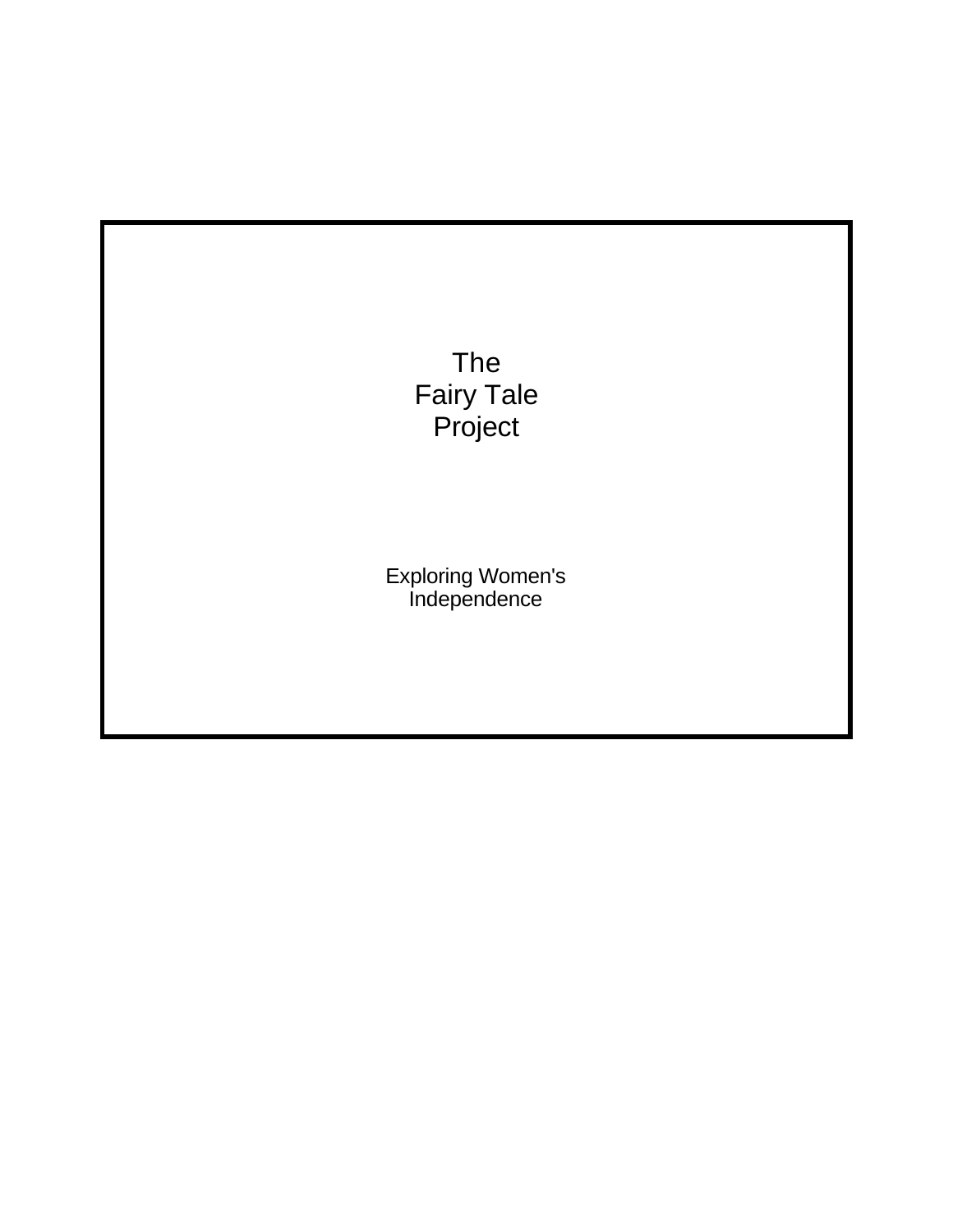# Table of Contents

[Once Upon a Time](#page-2-0) [Introduction](#page-3-0) **[Suggested Fairy Tales](#page-4-0)** [Activity One](#page-6-0) [Activity Two](#page-7-0) [Activity Three](#page-8-0) **[Activity Four](#page-9-0) [Activity Five](#page-10-0)** [Activity Six](#page-10-0) [Activity Seven](#page-12-0) [Activity Eight](#page-12-0) [Activity Nine](#page-13-0) [Activity Ten](#page-14-0) [Activity Eleven](#page-14-0) [Activity Twelve](#page-15-0) [Activity Thirteen](#page-17-0) **[Activity Fourteen](#page-18-0)** [Activity Fifteen](#page-19-0)

**[Activity Sixteen](#page-19-0)** [Activity Seventeen](#page-20-0) [Activity Eighteen](#page-21-0) **[Activity Nineteen](#page-21-0)** [Activity Twenty](#page-22-0) [Activity Twenty-One](#page-22-0) [Activity Twenty-Two](#page-23-0) **[Activity Twenty-Three](#page-24-0)** [Activity Twenty-Four](#page-25-0) [Activity Twenty-Five](#page-26-0) [Activity Twenty-Six](#page-26-0) [Activity Twenty-Seven](#page-26-0) [Activity Twenty-Eight](#page-28-0) [Activity Twenty-Nine](#page-28-0) [Activity Thirty](#page-28-0) [List of](#page-29-0)  [Resources/Bibliography:](#page-29-0)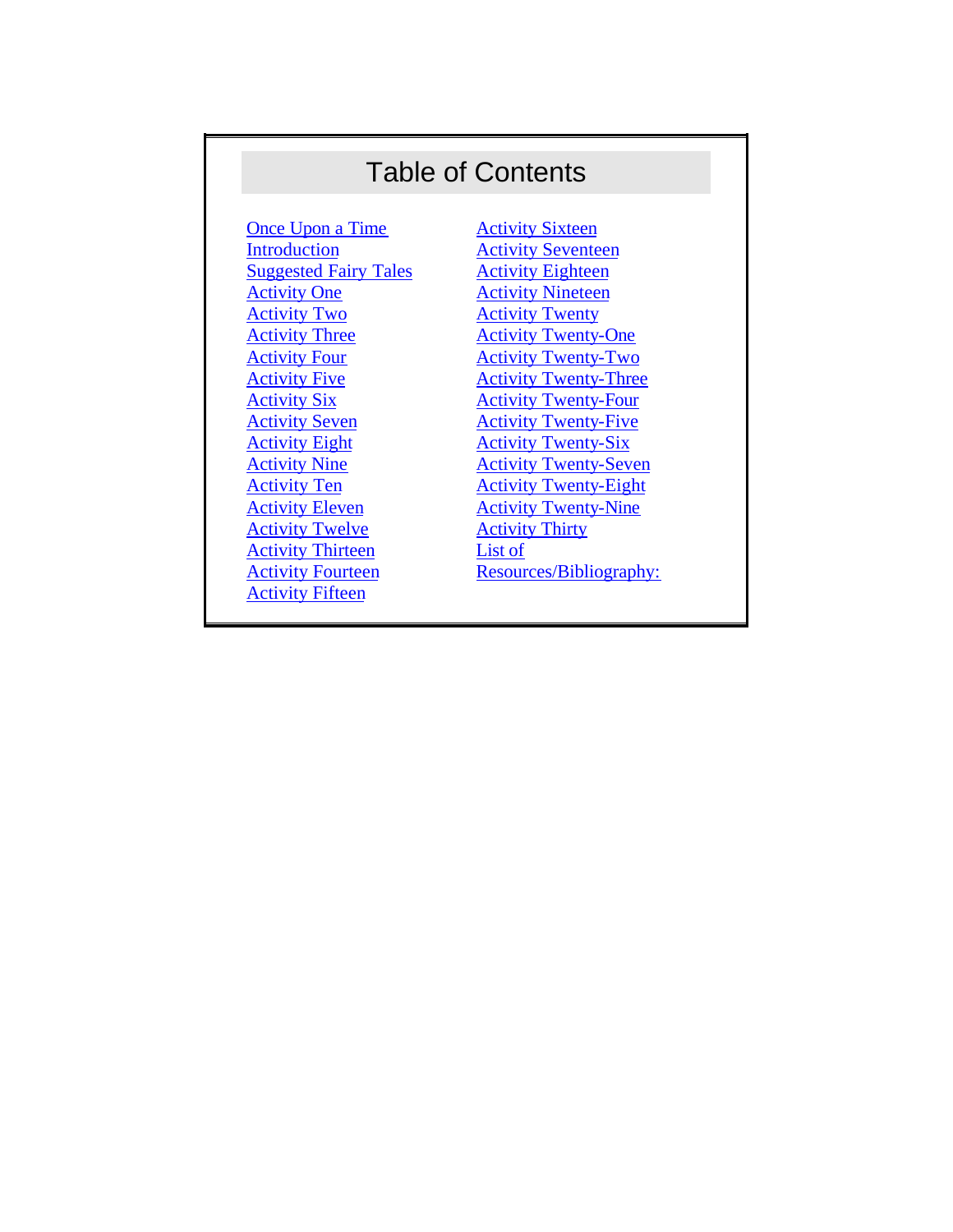## Once Upon a Time

<span id="page-2-0"></span>Once upon a time….

With these few words we're transported to a different realm, filled with magic and wonder and untold possibilities for delight. As little children we were enchanted by the adventures of beautiful princesses surrounded by fairy godmothers, wicked old witches, nasty stepmothers, and evil queens. We carry these and the dreams of handsome princes and happily-ever-afters into our worlds as adults.

Few of us live fairy tale lives, however, and the magical promises which these fairy tales convey come to be seen in a different light.

Thus we invite you to step into the enchanted world of fairy tales along a different, perhaps secret and hidden pathway, to explore the possibilities for rethinking and rewriting the classic fairy tales of our childhoods.

Perhaps through our own tales we can create a map for our own exciting journeys toward healthy independence, and create treasure maps for all the precious little princesses we know, living in their own magical land of "Once upon a time."

> **The Calgary John Howard Society Literacy Program September 2001**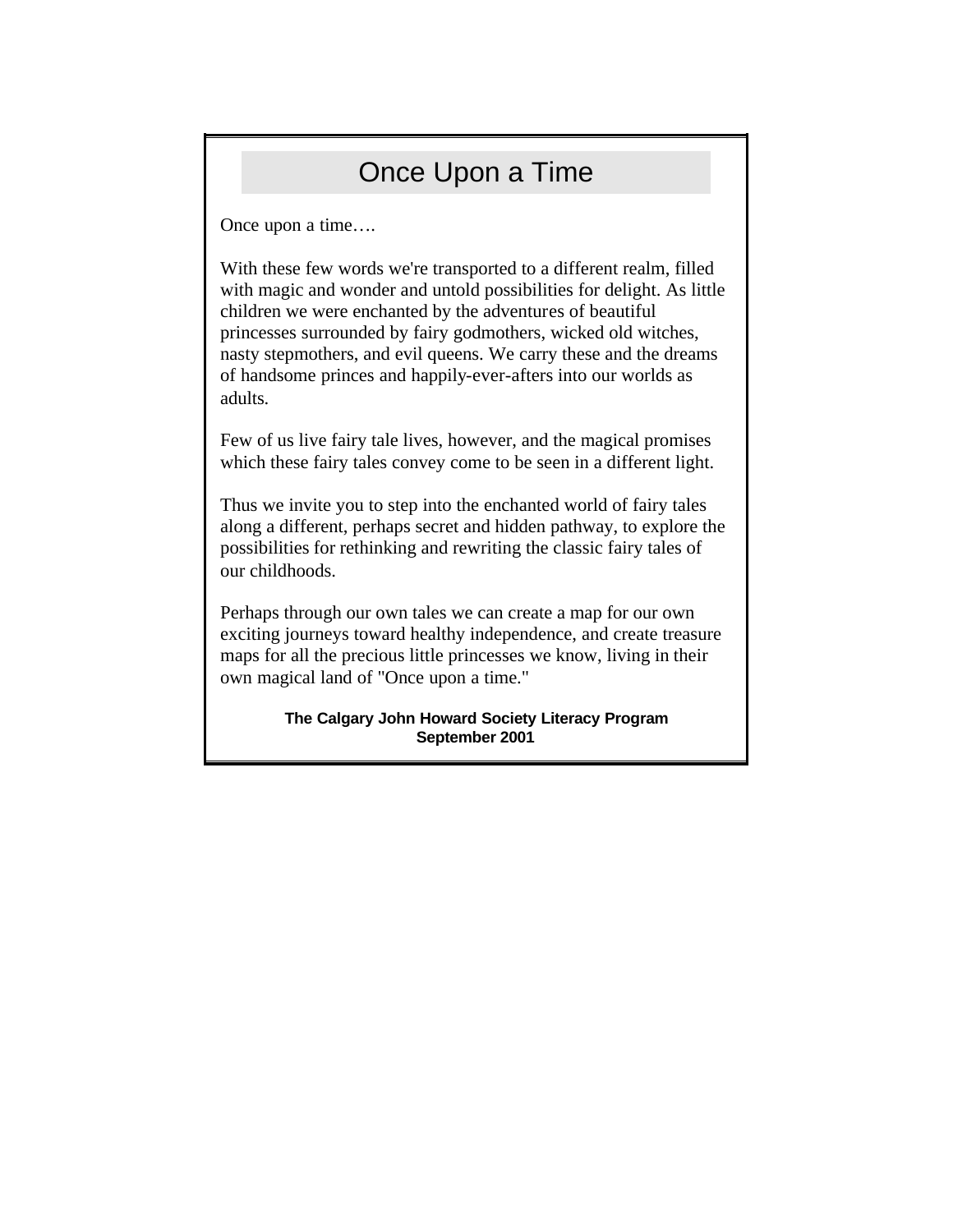#### Introduction

<span id="page-3-0"></span>It has been demonstrated by psychologists and educators time and again that stories and fairy tales do influence the manner in which children conceive the world and their places in it even before they begin to read. (Zipes, p. xii)

Young girls growing up with fairy tales such as *Cinderella* and *Sleeping Beauty*, whether in older classic versions or those created by Disney, form certain visions of how their lives are going to, or should, be. The realities of being a woman in today's society are seldom fairy tale quality, however, and in most instances can prove to offer significant challenges.

Through the reading of fairy tales old and new, and through rewriting fairy tales or writing our own, we can explore the messages we have received and who is giving us these messages, and we can create new stories to help us grow toward independence and a life based on our own, thoughtful choices.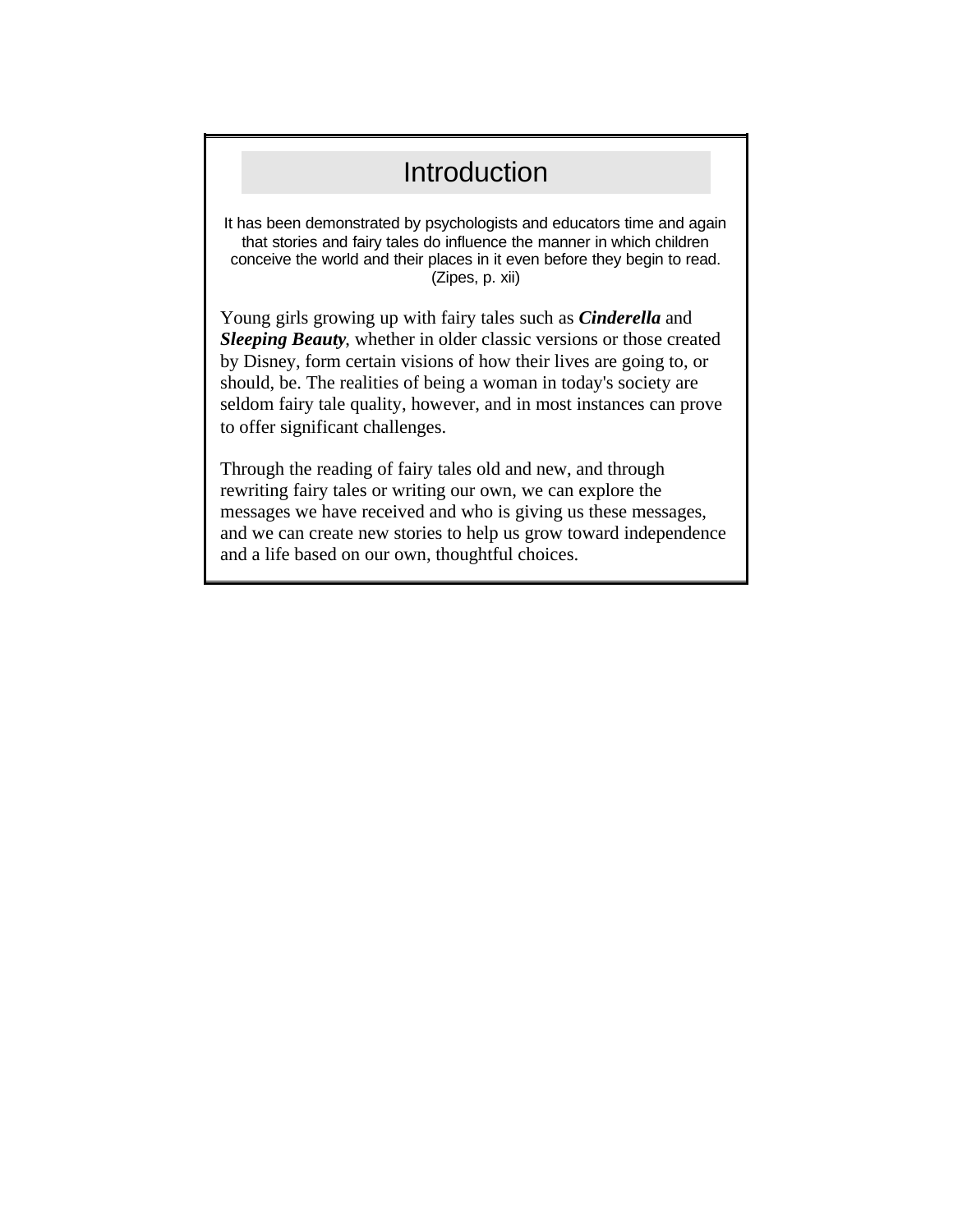# Suggested Fairy Tales

#### <span id="page-4-0"></span>Classic Fairy Tales

- Cinderella
- Sleeping Beauty
- Goldilocks and the Three Bears
- The Frog Prince
- Rumpelstiltskin
- Rapunzel
- Beauty and the Beast
- Bluebeard
- Little Red Cap
- Little Red Riding Hood

#### Modern Fairy Tales

- *The Donkey Prince* (1970) by Angela Carter
- *The Paper Bag Princess* (1982) by Robert Munsch
- *Princess Hynchatti and Some Other Surprises* (1973) by Tanith Lee
- *The Forest Princess* (1974) by Harriet Herman
- *The Return of the Forest Princess* (1975) by Harriet Herman
- *The Girl Who Cried Flowers* (1974) by Jane Yolen
- *The Hundredth Dove* (1977) by Jane Yolen
- *Dream Weaver* (1979) by Jane Yolen
- *Sleeping Ugly* (1981) by Jane Yolen
- *The Clever Princess* (1977) by Ann Tompert
- *All the King's Horses* (1976) by Michael Foreman
- *Little Red Riding Hood* (1978) by the Merseyside Fairy Tale **Collective**
- *Snow White* (1978) by the Merseyside Fairy Tale Collective
- *Kittatinny* (1978) by Joanna Russ
- *Clever Gretchen and Other Forgotten Folktales* (1980) edited by Alison Lurie
- *The Skull in the Snow and Other Folk Tales* by Toni **McCarty**
- *Stories for Free Children* (1982) edited by Letty Cottin Pogrebin
- *Transformations* (1971) by Anne Sexton
- *The Green Woman* (1973) by Meghan Collins
- *In the Suicide Mountains* (1977) by John Gardner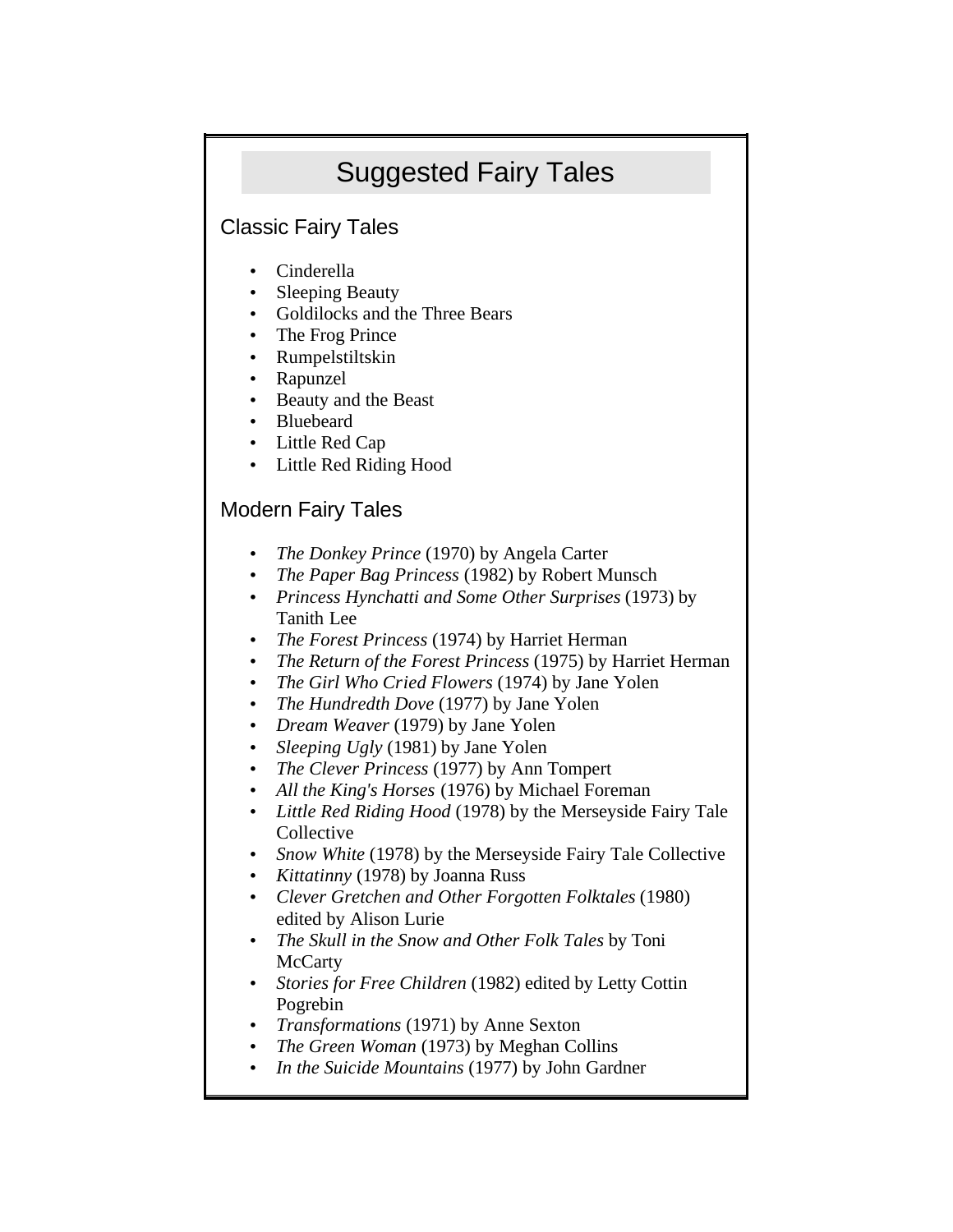- *Beginning with O* (1977) by Olga Broumas
- *Beauty* (1978) by Robin McKinley
- *The Door in the Hedge* (1981) by Robin McKinley
- *The Bloody Chamber* (1970) by Angela Carter
- *Clever Polly and the Stupid Wolf* (1955) by Catherine Storr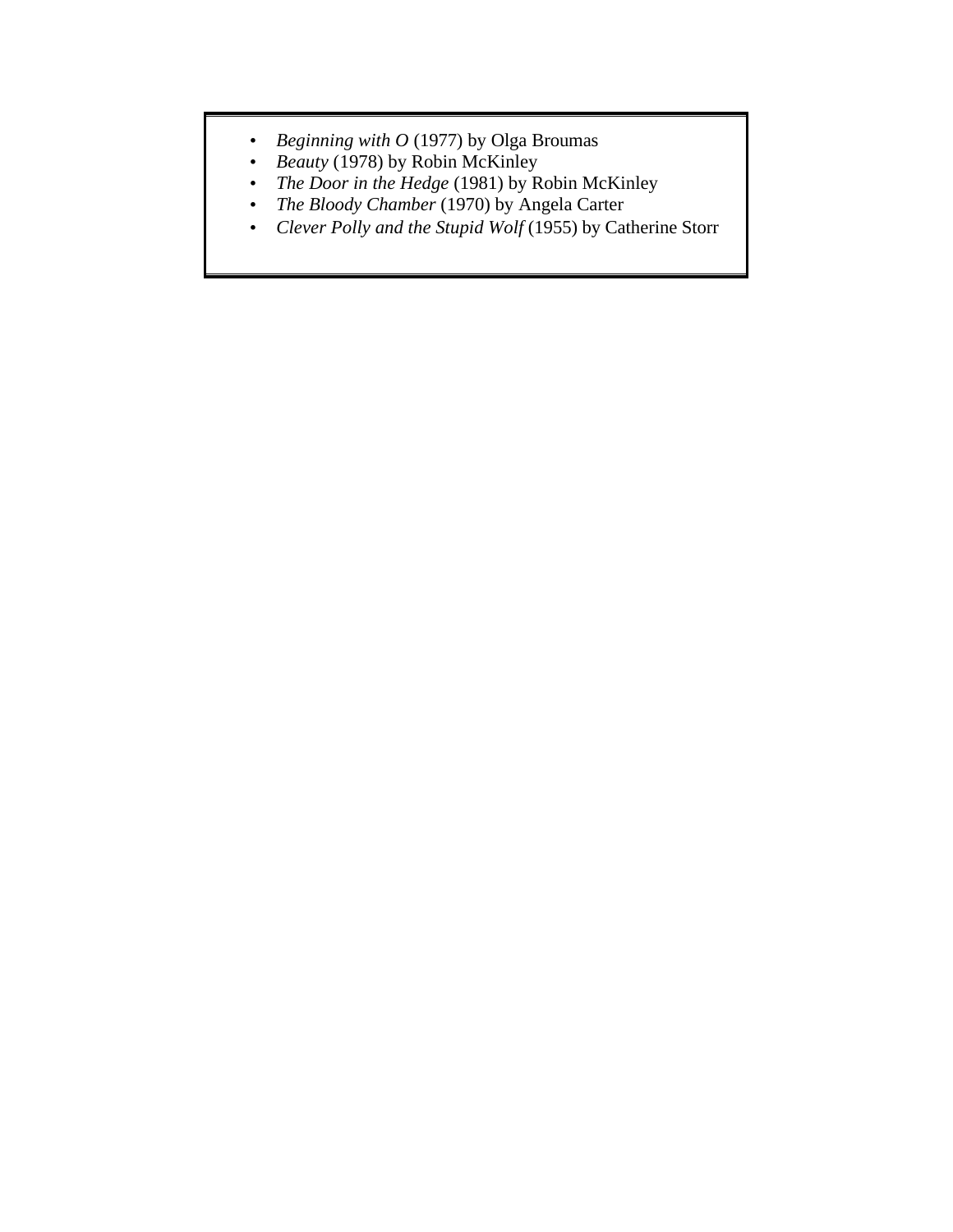## Activity One

<span id="page-6-0"></span>There are many ways in which we can be independent. We can be:

- financially independent
- emotionally independent
- physically independent
- intellectually independent

When we are **financially independent**, we can support ourselves and our children by ourselves, if we have to.

When we are **emotionally independent** we know that we are responsible for our own happiness, our attitudes, our feelings, the state of our relationships, and our success in the world.

When we are **physically independent** we know we have a choice in how we feel about our bodies and who has access to our bodies.

When we are **intellectually independent** we do our own thinking and problem-solving; we do not let others do our thinking for us, or make our important choices and decisions for us.

**Think about, discuss and/or write** about the ways you are independent in these four areas.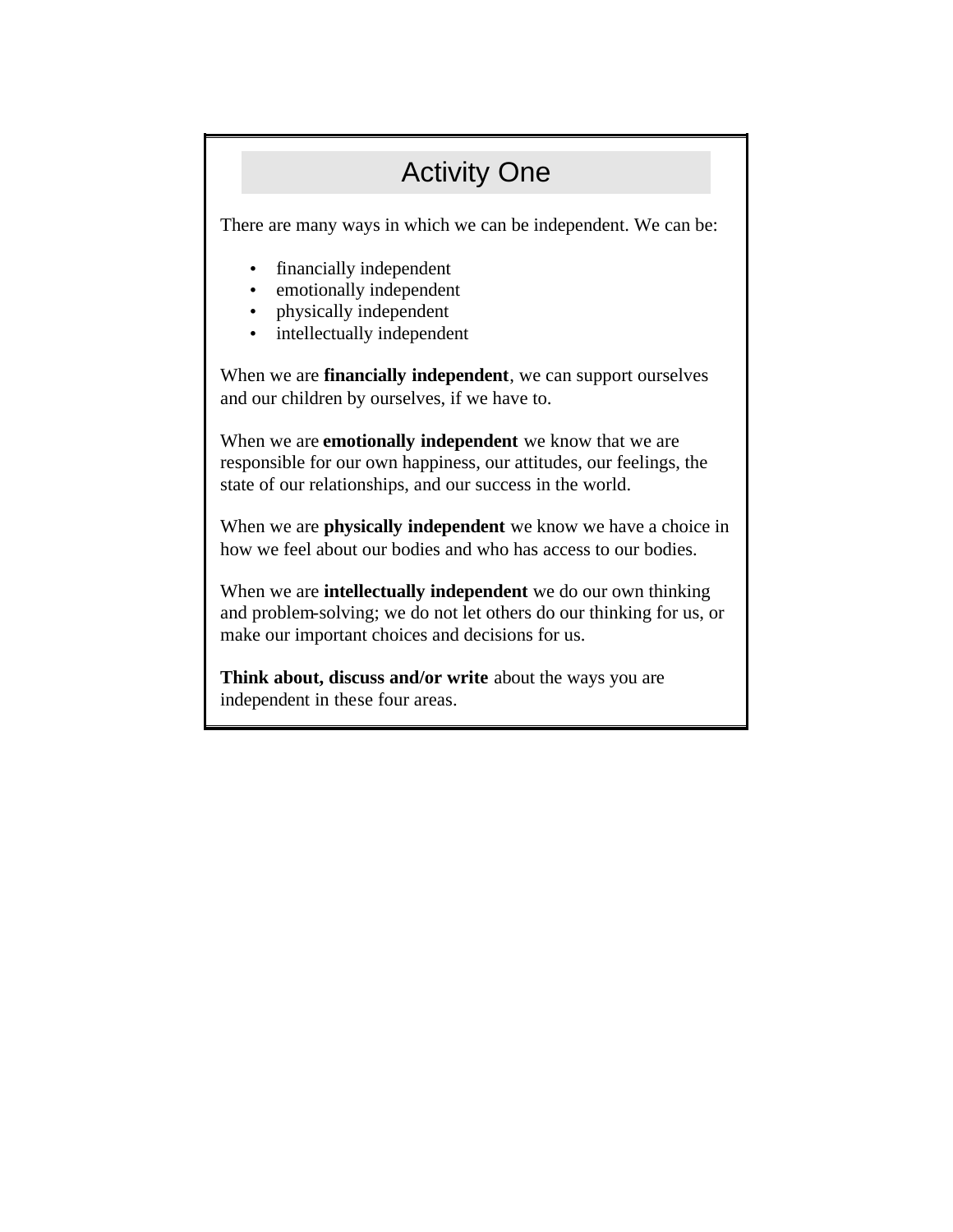# Activity Two

<span id="page-7-0"></span>We constantly receive messages which try to tell us how we should be. Often these messages greatly restrict us in many ways. The following lists of characteristics are used to define females and males.

#### Typical Female and Male Characteristics

| Independent       | Dependent                          |
|-------------------|------------------------------------|
| Self-reliant      | Subserviant                        |
| Aggressive        | Submissive                         |
| Assertive         | Yielding                           |
| Stoic             | Emotional                          |
| <b>Risk Taker</b> | Cautious                           |
| Competitive       | Cooperative                        |
| Leader            | Supporter                          |
| Strong            | Gentle                             |
| Decisive          | Indecisive                         |
| Forceful          | Soft-spoken                        |
| Individualistic   | Conformist                         |
| Analytical        | Intuitive                          |
|                   | (Adapted from Bingham and Striker) |
|                   |                                    |

- 1. Put a **checkmark** on the line to indicate where you think you are now.
- 2. Put an **L** at the place you would like to be.
- 3. Using these characteristics, discuss where the Princesses in popular, well-known fairy tales would be.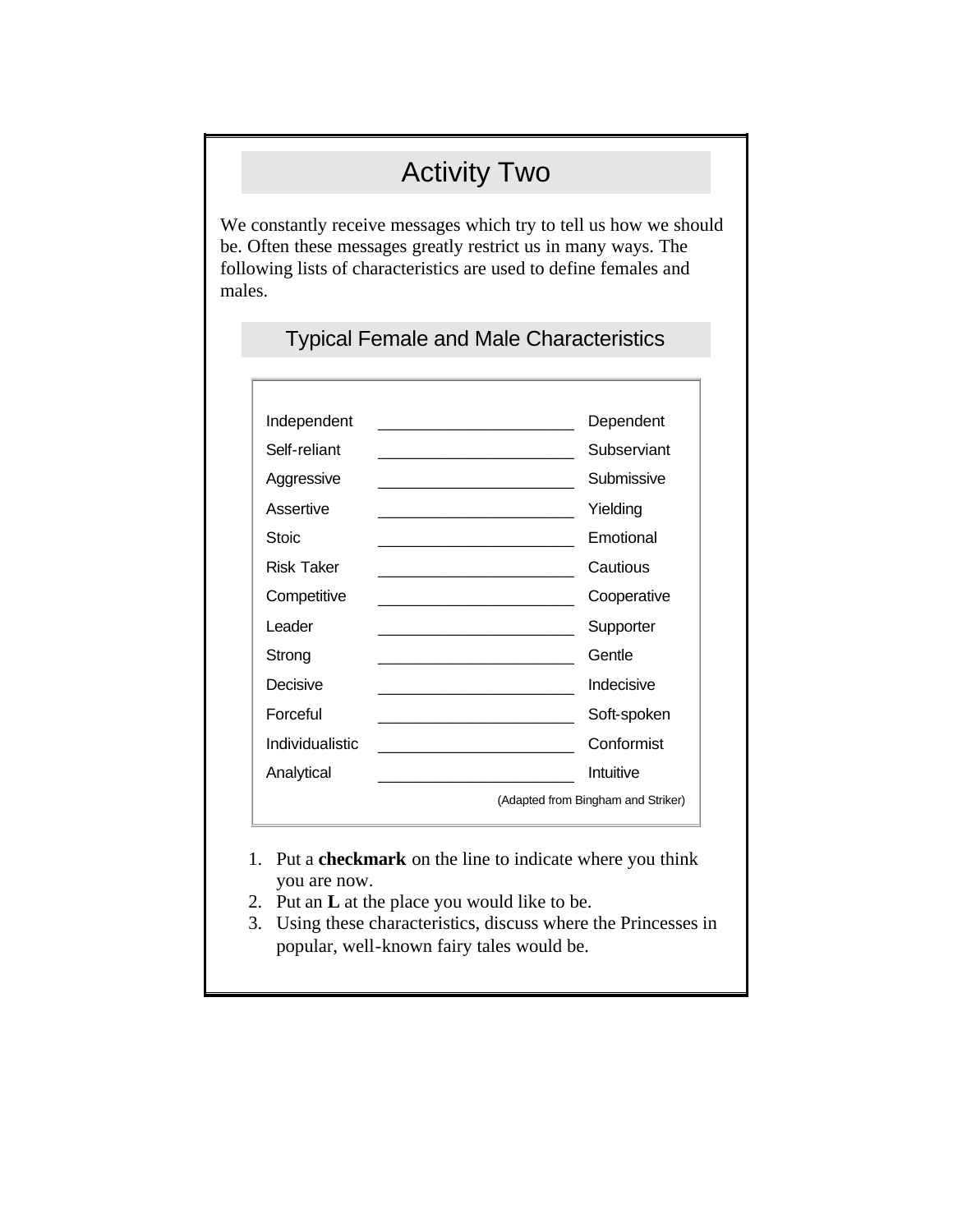### Activity Three

<span id="page-8-0"></span>In many of the classic fairy tales, the authors portray some of the girls and women as being very dependent on others.

Read a version of *Cinderella* or *Sleeping Beauty*.

Write about ways in which Cinderella or Sleeping Beauty are dependent on others.

**Journal:** Explore through writing ways they could act more independently.

There are hundreds of versions of Cinderella, and in showing how different artists present the tale, new insights might be uncovered. For example, read a Chinese version, Korean version, and Egyptian version, which may make an exciting contrast to Disney.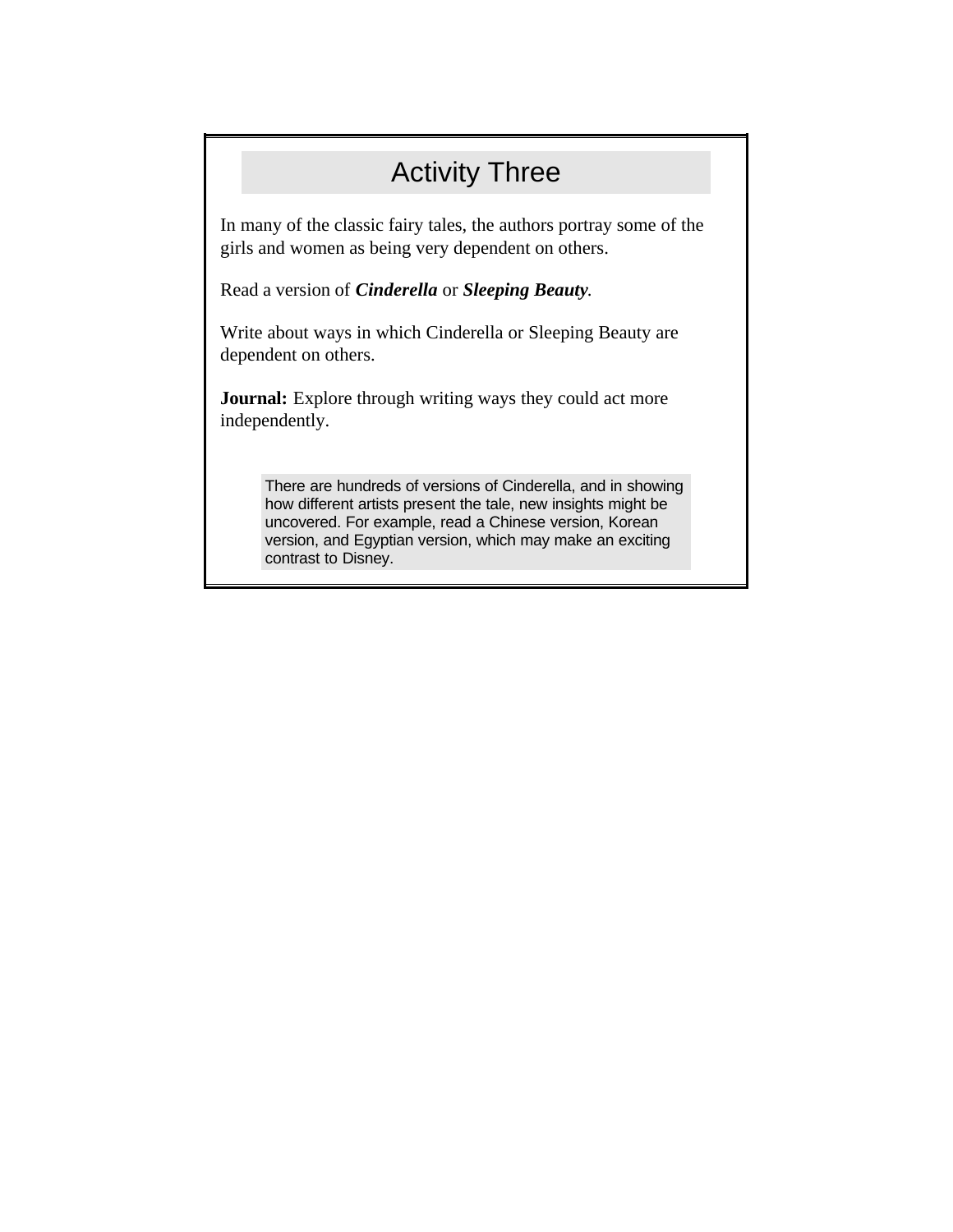## Activity Four

<span id="page-9-0"></span>Read a classic version of *Cinderella* or *Beauty and the Beast.*

View animated versions of these fairy tales.

**Journal:** Discuss and write in your journal about how the messages have changed from the classic version to the animated version, and what messages remain the same.

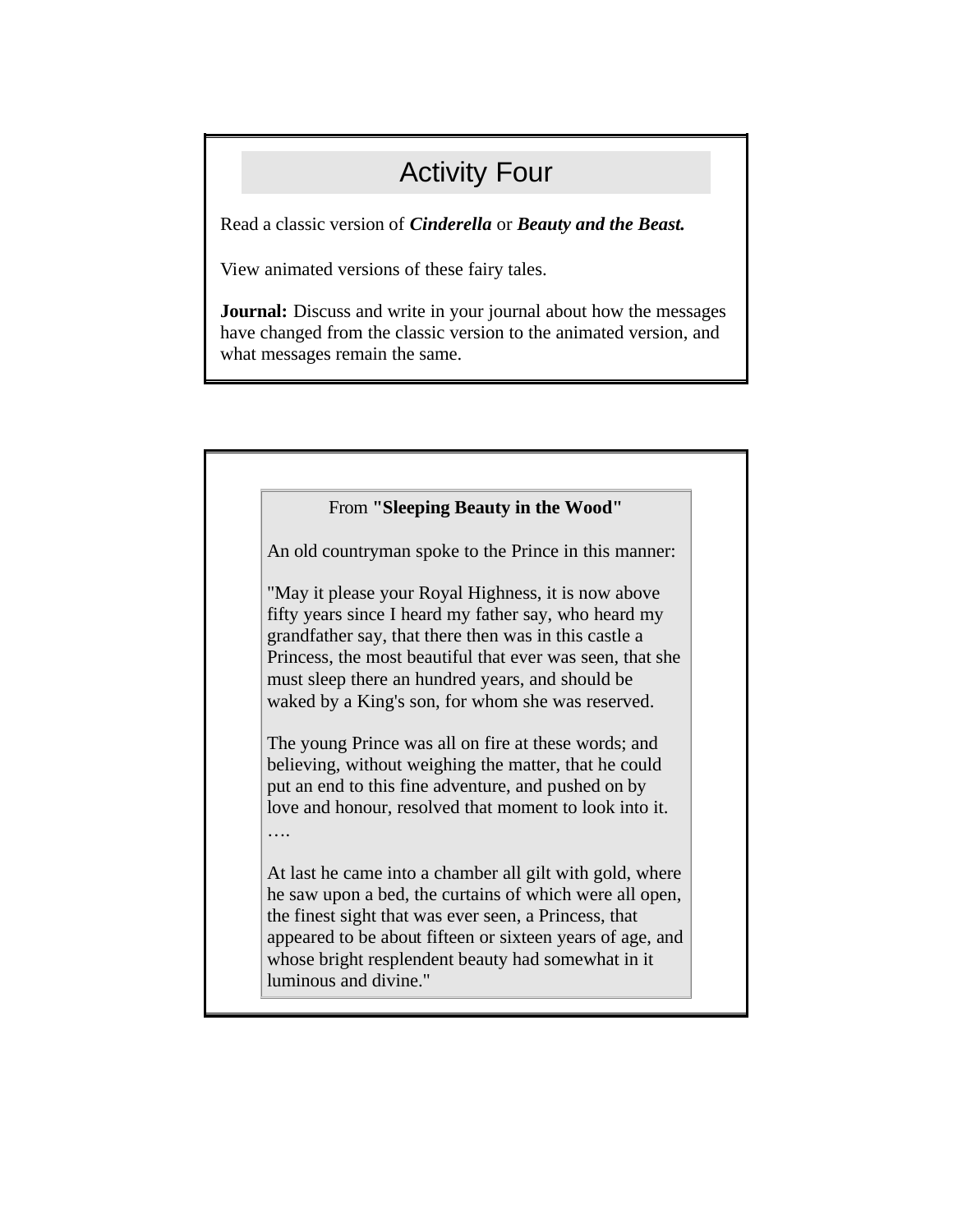# Activity Five

<span id="page-10-0"></span>Read classic versions of fairy tales such as **Sleeping Beauty, Rapunzel,** and **The Frog Prince.**

Identify and discuss with your learning group, your tutor, or write in your **Journal** about:

- The most valuable things about being a Princess.
- the qualities a princess has, or that are most desirable in a Princess.
- the most valued traits of a woman in this culture at this time, and where such messages come from.

#### Activity Six

Fairy tales have changed as they have been passed down to us over the centuries. Many fairy tales have been retold very differently, especially by the Disney Corporation.

Choose a classic and modern version of a fairy tale, such as *Sleeping Beauty*. Read the modern version first.

Discuss and/or write about how the story has changed, and possible reasons why.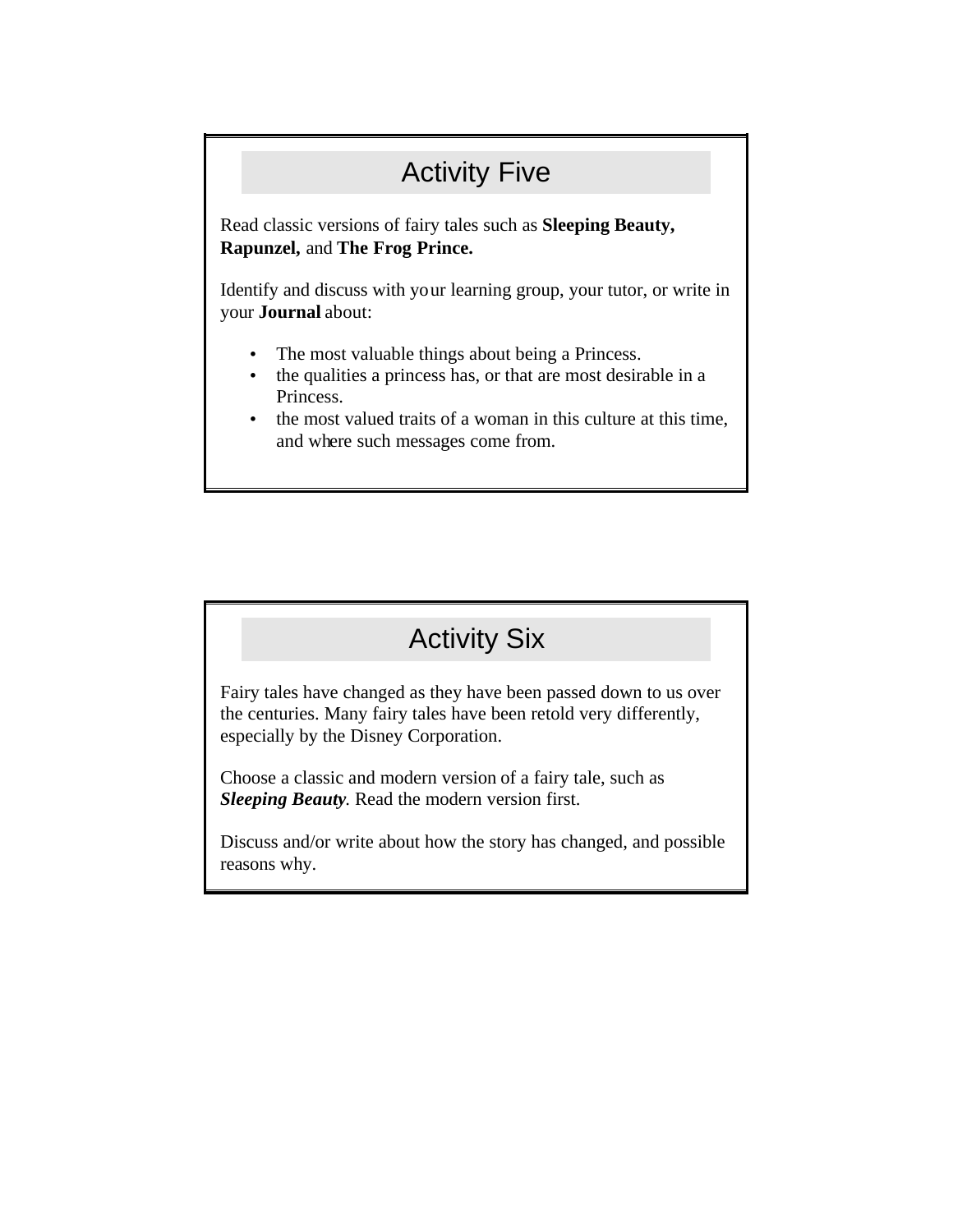In one classic version of *Sleeping Beauty*, she received the following gifts from the fairies:

- that she should be the most beautiful person in the world
- that she should have the wit of an angel
- that she should have an admirable grace in everything she did
- that she should sing like a nightingale
- that she should dance perfectly well
- that she should play all kinds of music to the utmost perfection

In a modern version of *Sleeping Beauty*, called *Sleeping Person of Better-Than-Average Attractiveness*, the fairies offer something different:

#### Sleeping Person of Better-Than-Average **Attractiveness**

#### *Blessings*

- blessed with a body image with which she is comfortable
- have a keen analytical mind that also leaves room for intuition and inspiration
- good math skills

#### *The Curse*

"May you grow up thinking you can't be complete without a man, put unrealistic hopes of perfect and total happiness on your marriage, and become a bored, dissatisfied, and unfulfilled housewife."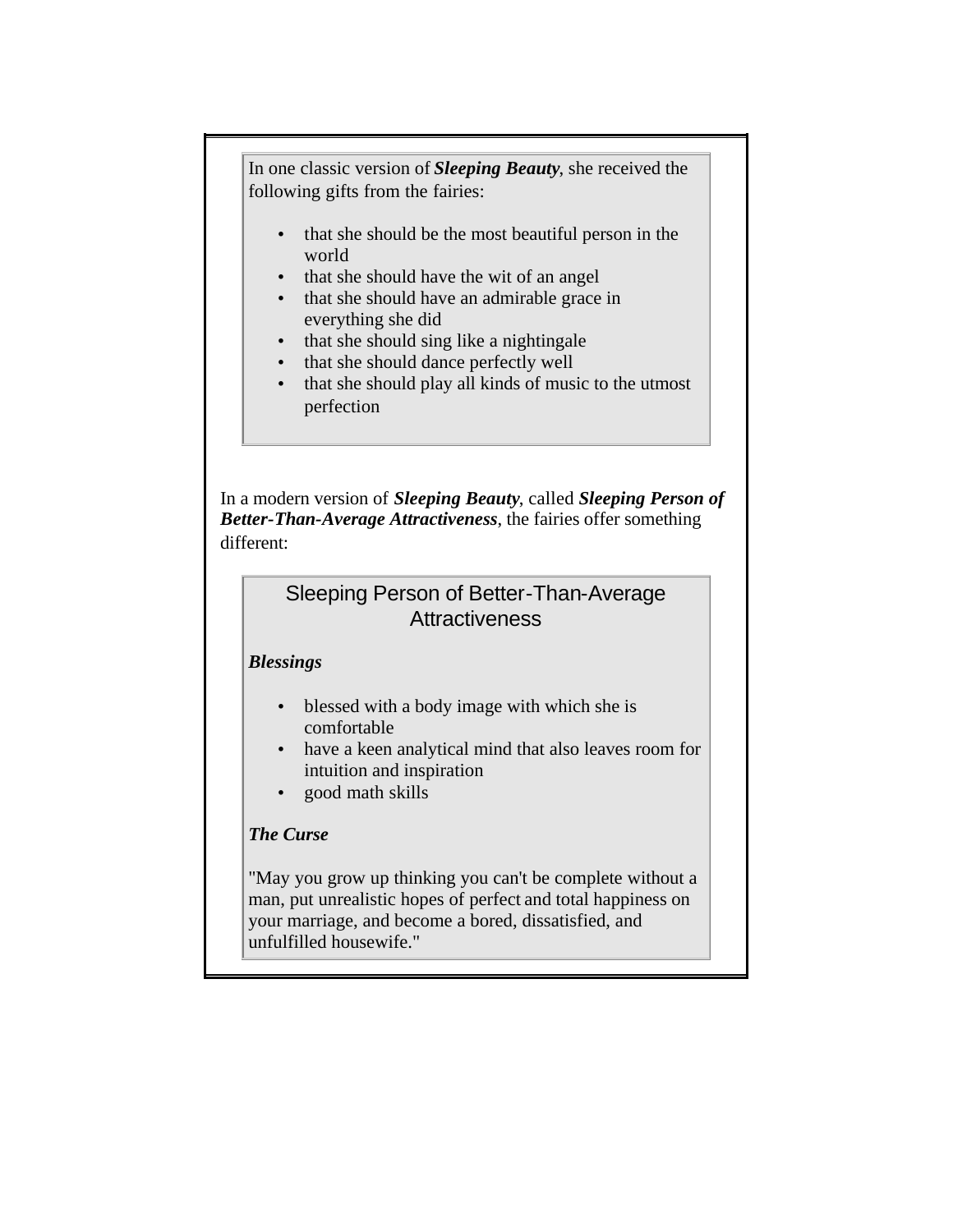## Activity Seven

<span id="page-12-0"></span>Choose the fairy tale that made the strongest impact on you as a child, or your favourite fairy tale.

- What do you most enjoy about this fairy tale?
- Is there a part of this fairy tale that you wish were real?

Obtain a copy of this fairy tale and reread it.

What messages does it give regarding independence?

## Activity Eight

When Diana and Prince Charles of England were married, the media dubbed this a "fairy tale wedding." What do journalists and others mean when they speak of "fairy tale weddings?"

- Write a short tale about a fairy tale wedding.
- In your **Journal** write about why fairy tale weddings may not lead to people "living happily ever after."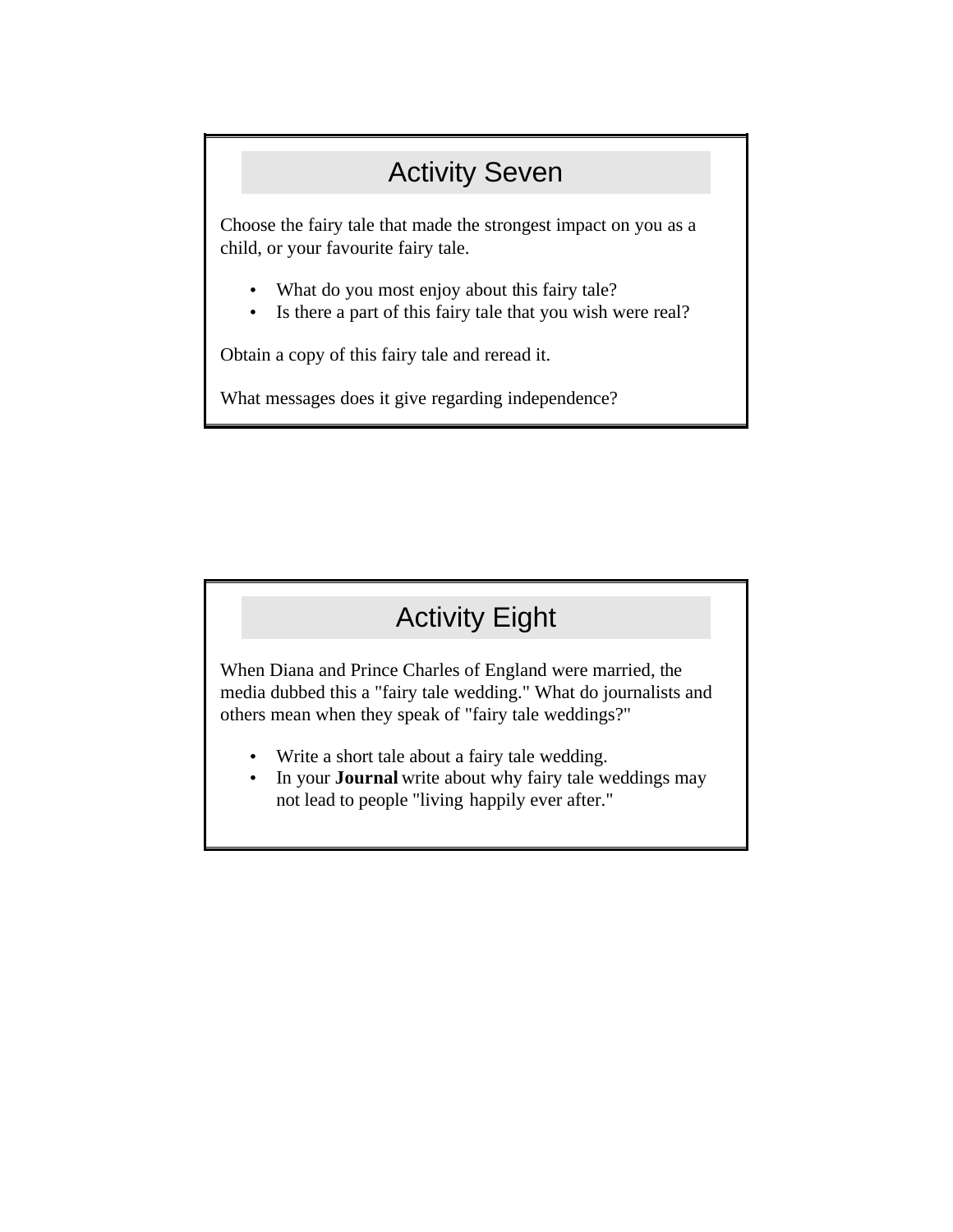### Activity Nine

<span id="page-13-0"></span>Read the fairy tale *Cinderella.*

• Search for and list the words used to describe Cinderella, her stepmother and her stepsisters.

For example:

| Cinderella       | Stepmother/Stepsisters |
|------------------|------------------------|
| <b>Beautiful</b> | Ugly                   |
|                  |                        |

The writer of this fairy tale is giving readers a very clear message about how girls and women should be if they are to be lovable and acceptable.

- According to the fairy tale, what messages are girls and women given?
- Where else do similar messages come from?
- Who has the power and control over such messages?
- How can women exert their own power and control over the messages they live by?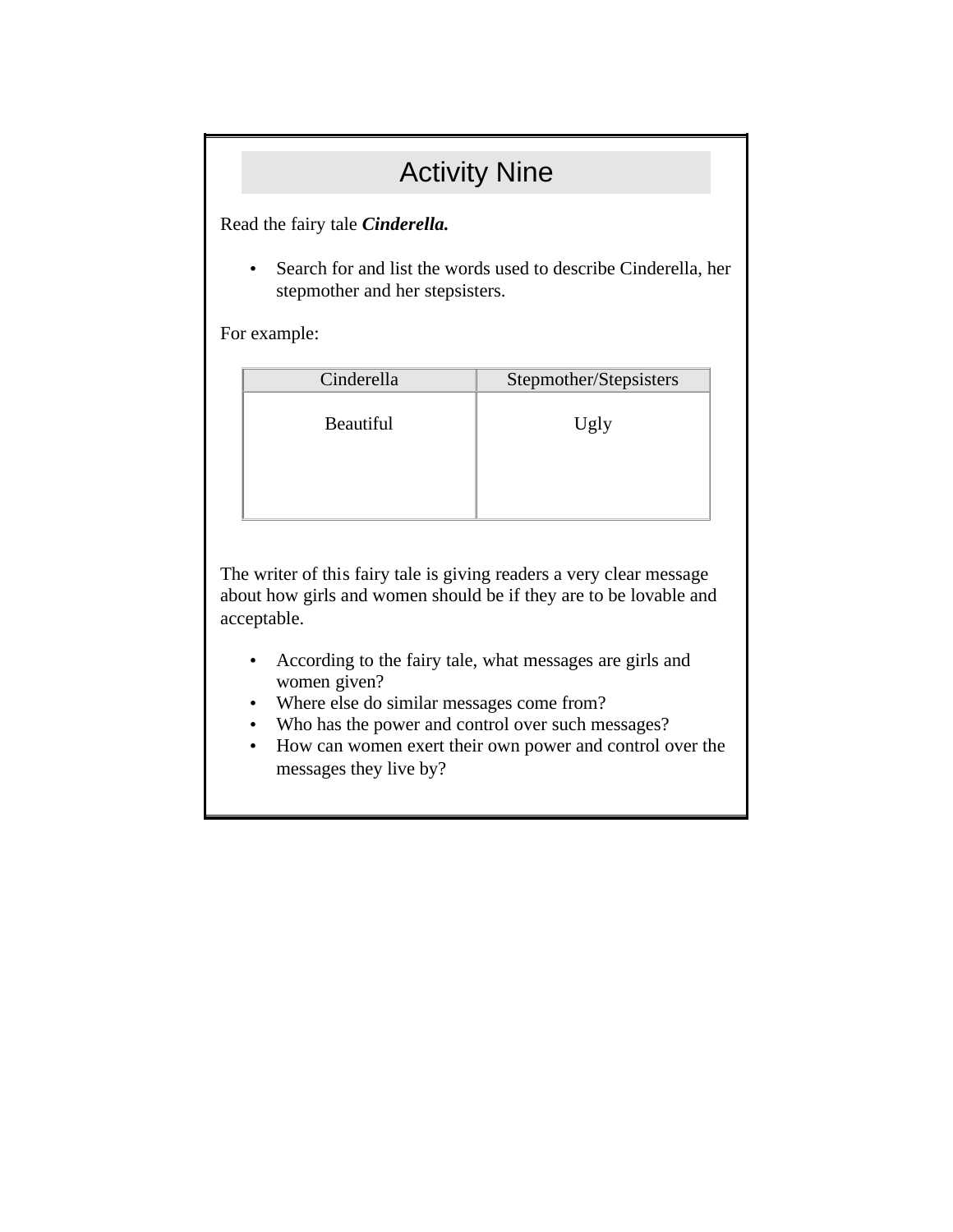# Activity Ten

<span id="page-14-0"></span>Read the modern fairy tale *The Paper Bag Princess* by Robert Munsch.

Discuss with your tutor or class your reaction to this modern fairy tale. How is this fairy tale different from more classic fairy tales?

# Activity Eleven

Choose one of your favourite fairy tales and write a different ending to it, an ending which will allow the Princess to find ways to be independent.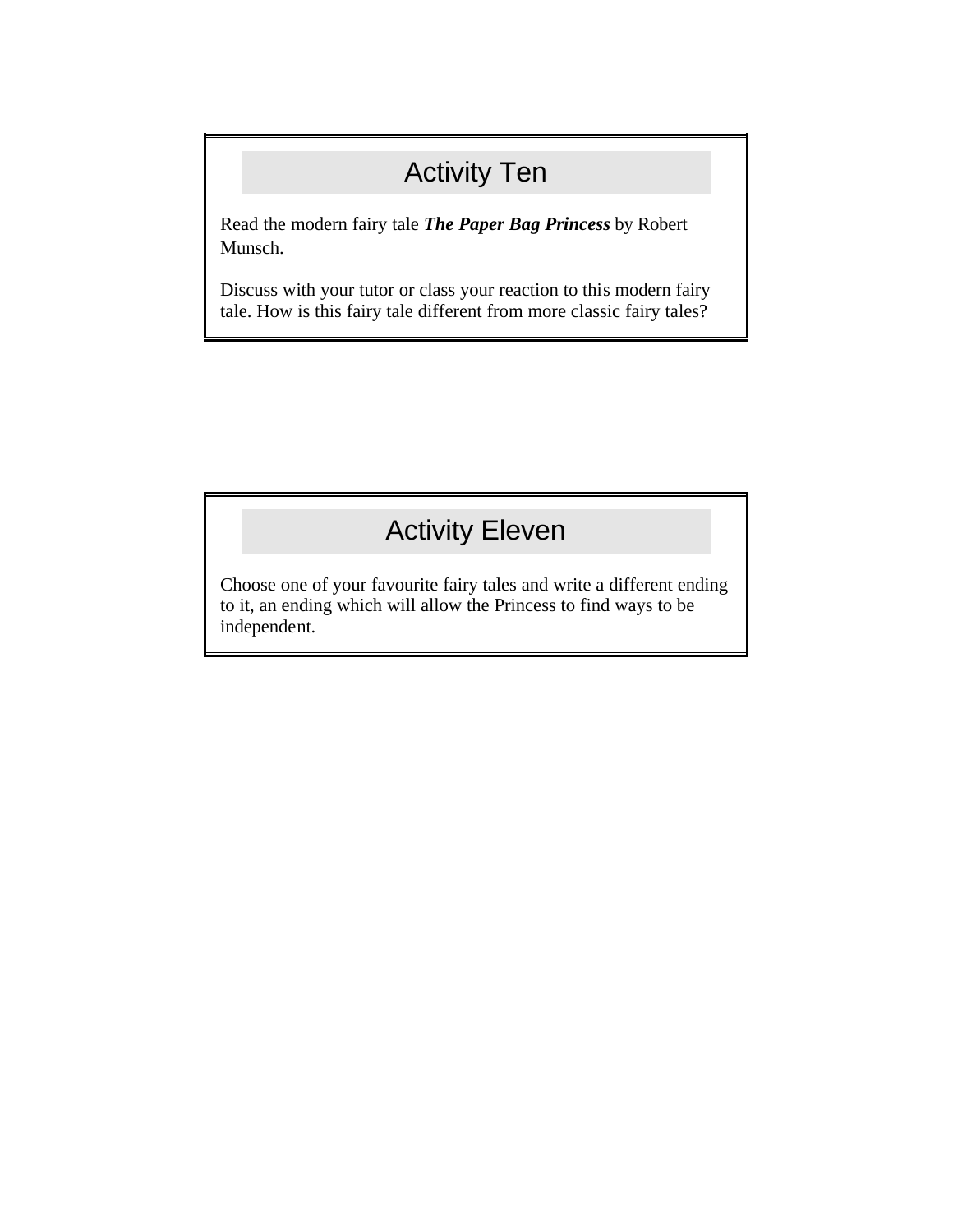## Activity Twelve

<span id="page-15-0"></span>Judith Viorst wrote a poem about a perhaps more realistic response by Cinderella to the night of dancing.

**…And then the Prince Knelt Down and Tried to Put the Glass Slipper on Cinderella's Foot** 

*Judith Viorst*

I really didn't notice that he had a funny nose. And he certainly looked better all dressed up in fancy clothes. He's not nearly as attractive as he seemed the other night. So I think I'll just pretend that this glass slipper feels too tight.

- Why do you think Judith Viorst wrote this poem?
- What is Prince Charming supposed to look like and be like?
- Write a description of a modern-day Prince Charming.
- Choose one of your favourite fairy tales, and write a poem from the viewpoint of the princess.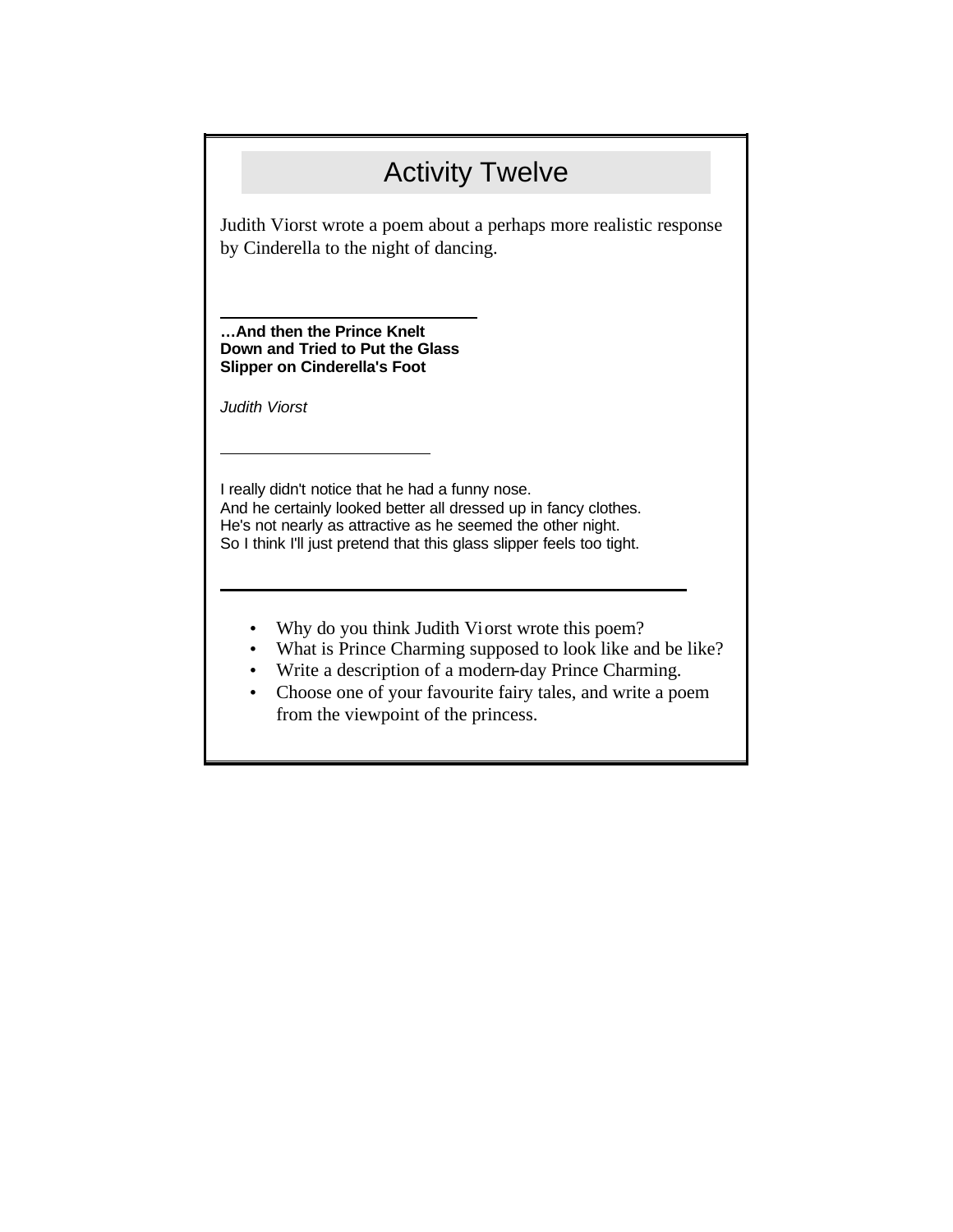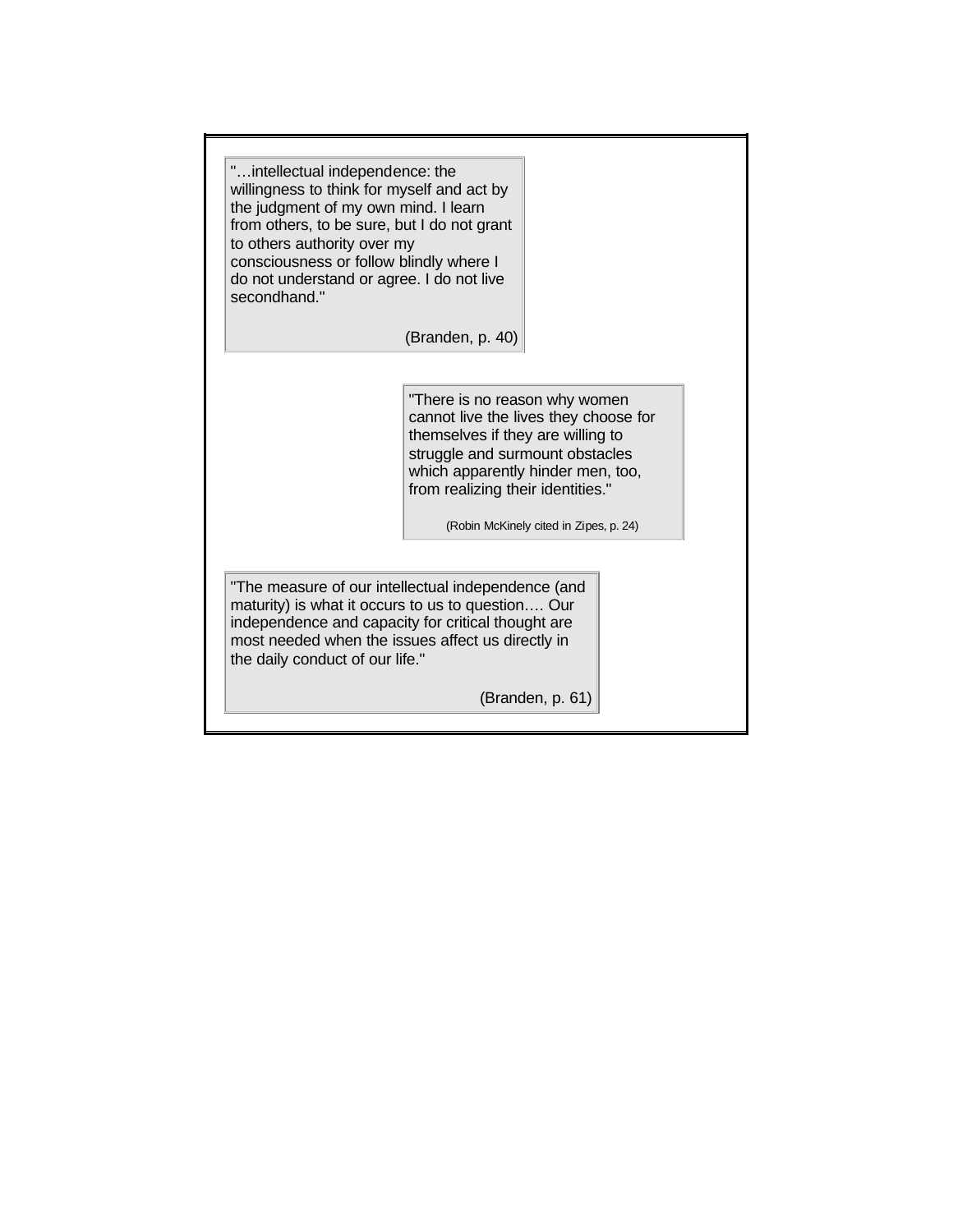# Activity Thirteen

<span id="page-17-0"></span>Fairy tales often tell little girls what they should be like and how they should behave. For example, often "Princesses" need only be beautiful and patient as they await the arrival of Prince Charming. Once Prince Charming arrives, everything will be perfect, and they will live happily ever after. In reality, however, our lives often aren't fairy tale experiences.

In order to live happily and well in this life, young girls and women can do many things while waiting for their "Prince," keeping in mind he may or may not arrive, and if he does, he may not stay.

To grow toward financial independence, young women can:

1. 2. 3. To grow toward emotional independence, young women can: 1. 2. 3. To grow toward physical independence, young women can: 1. 2. 3. To grow toward intellectual independence, young women can: 1. 2. 3.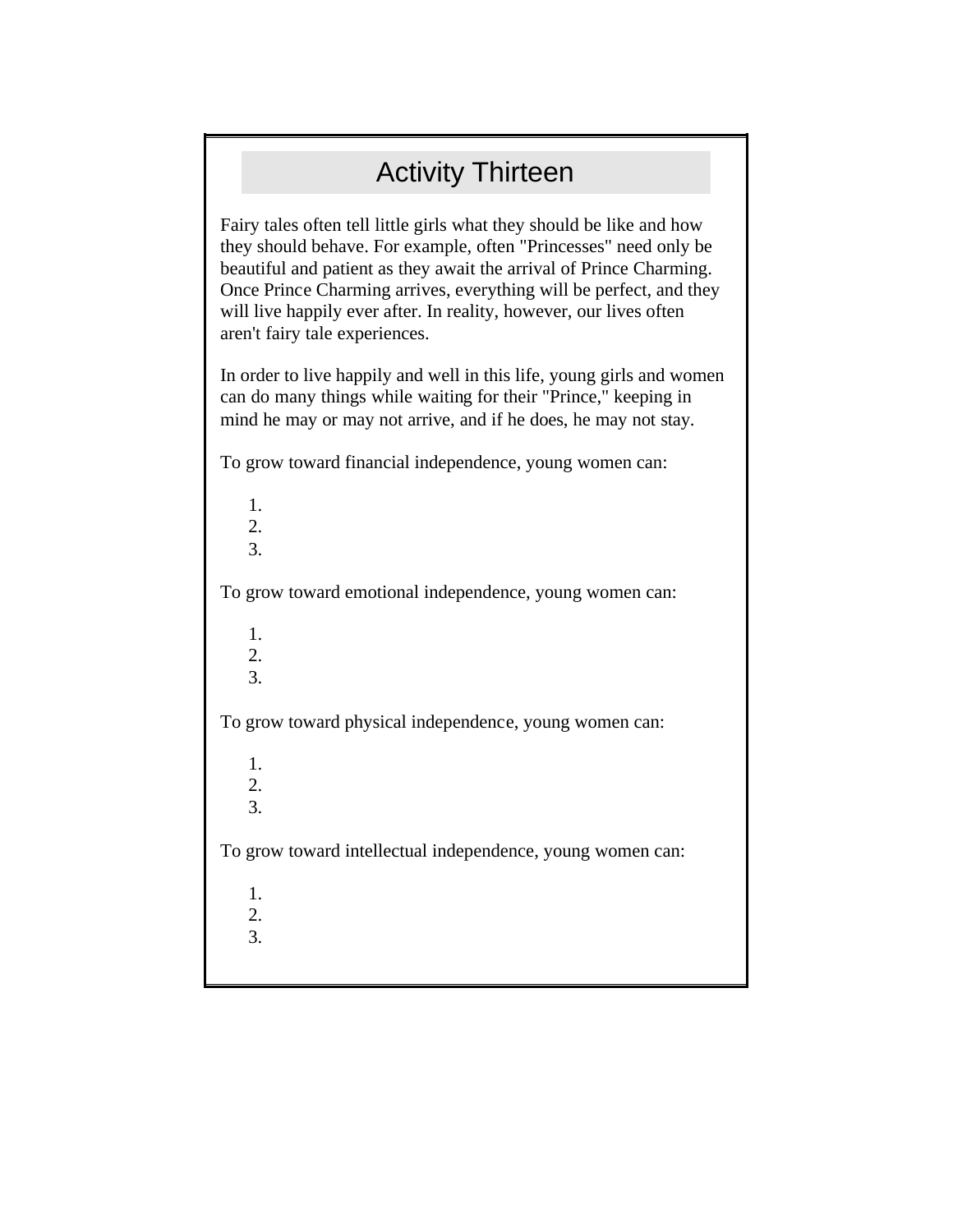### Activity Fourteen

<span id="page-18-0"></span>**Write** a fairy tale showing how young girls can grow up to be independent and responsible for themselves.

| (from a version of Snow White and the Seven Dwarfs)                                                                                                                                | <b>Snow Drop</b> |  |  |
|------------------------------------------------------------------------------------------------------------------------------------------------------------------------------------|------------------|--|--|
| "And thus Snow-drop lay for a long time, and still only<br>looked as though she were asleep; for she was even now as<br>white as snow, and as red as blood, and as black as ebony. |                  |  |  |

At last a prince came and called at the dwarfs' house; and he saw Snow-drop, and read what was written in golden letters.

Then he offered the dwarfs money, and earnestly prayed them to let him take her away, but they said, "We will not part with her for all the gold in the world."

At last however they had pity on him, and gave him the coffin: but the moment he lifted it up to carry it home with him, the piece of apple fell from between her lips, and Snowdrop awoke, and said "Where am I?"

And the prince answered, "Thou art safe with me."

(Excerpt from Opie, p. 236)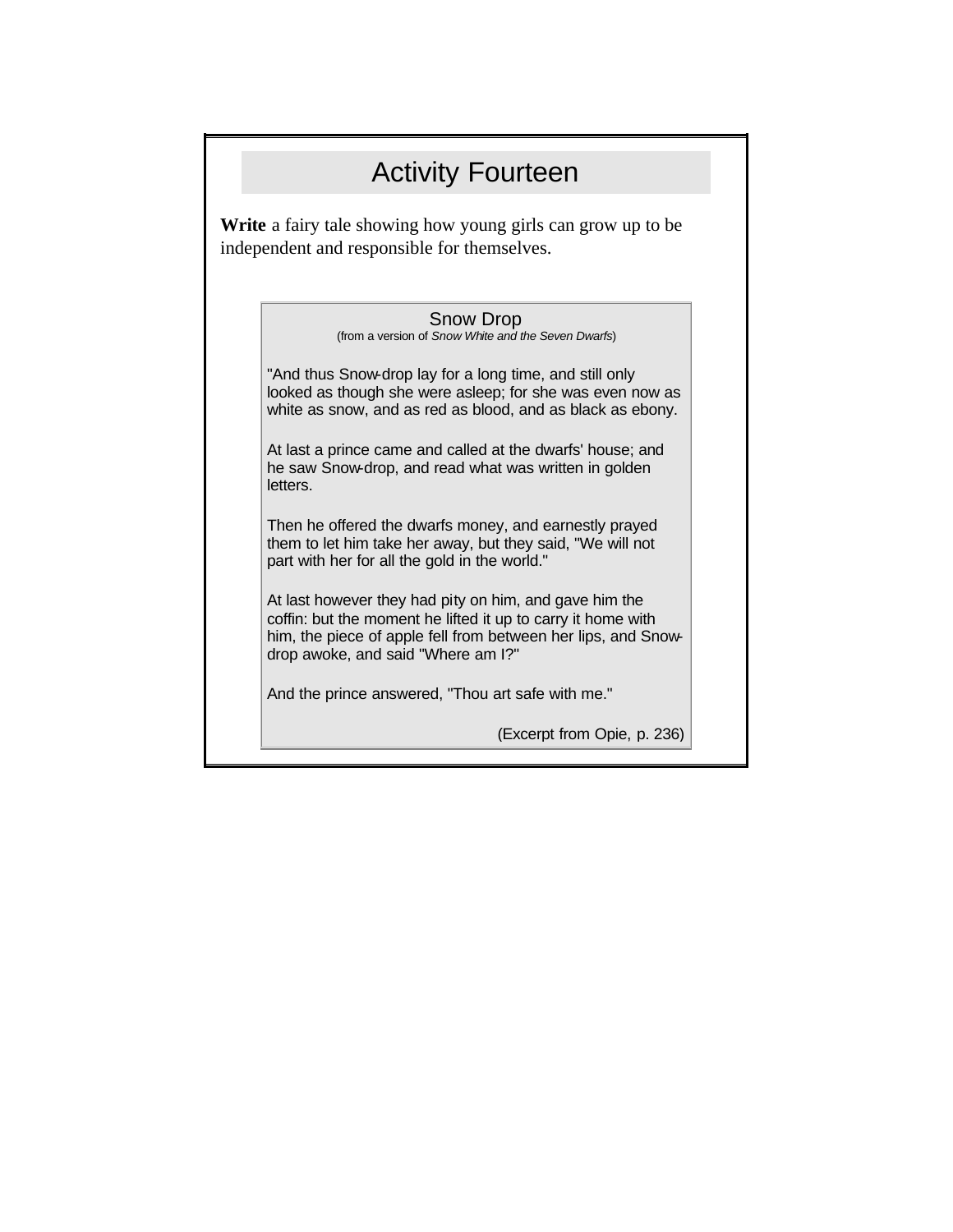#### Activity Fifteen

<span id="page-19-0"></span>At the library seek out different versions of a fairy tale. The story may be told differently, or the illustrators may have created unique moods. Explore the messages these different versions suggest.

For example, there are two beautiful versions of *Snow White:*

- one illustrated by Nancy Buckert, which offers a very pristine view
- another illustrated by Trina Sharf Hyman, which suggests very sensual overtones to the tale.

#### Activity Sixteen

Get together with some friends or fellow students and watch a movie such as *Pretty Woman, Shirley Valentine,* or *Thelma and Louise*.

Discuss the messages about women presented in these movies, and the similarities to the older classic fairy tales. In what ways do these movies reinforce the messages of the classic fairy tales? Do they offer new ways in which women can be acceptable? What do these movies encourage women to be and to do?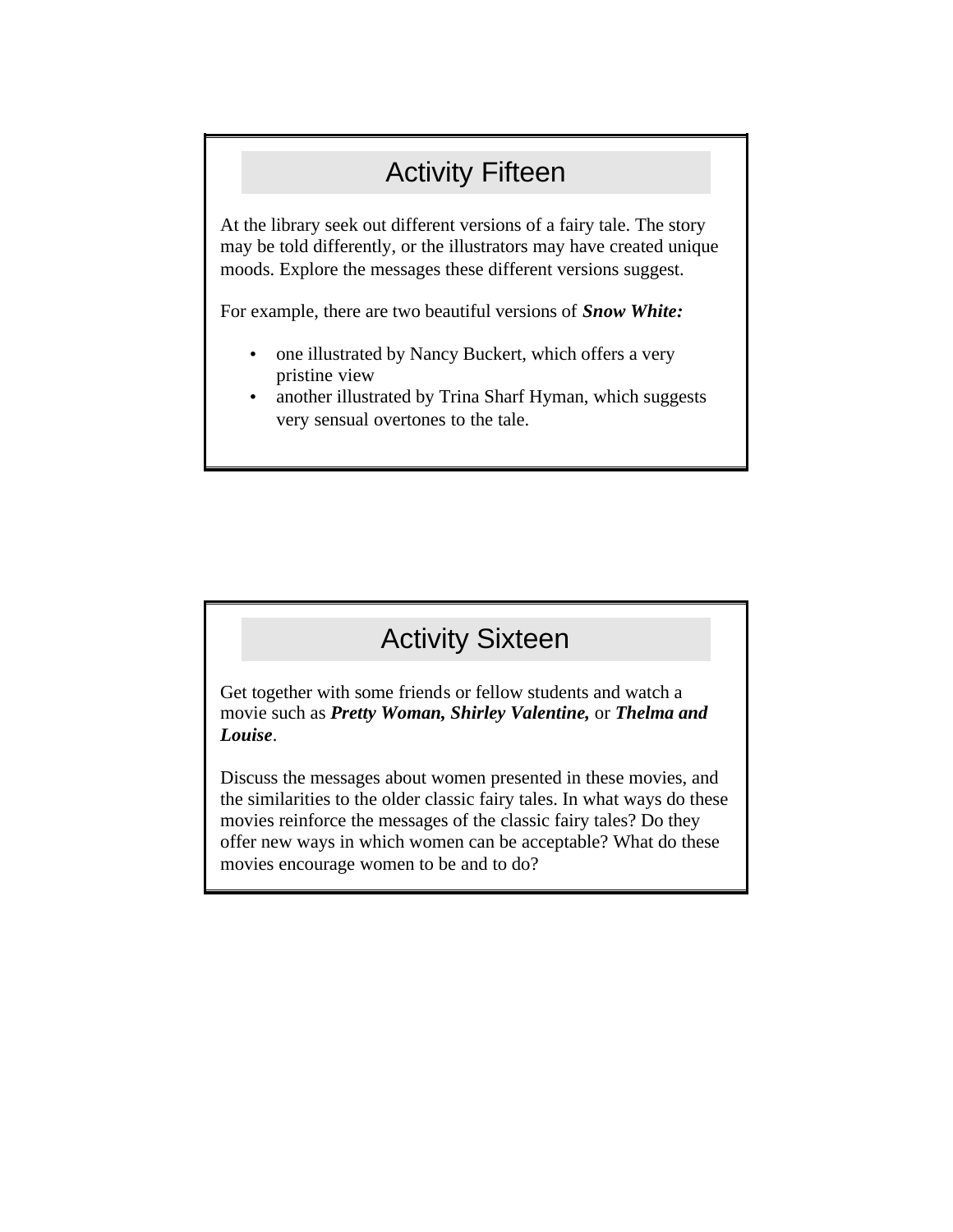## Activity Seventeen

- <span id="page-20-0"></span>• List the valued characteristics of Princesses in fairy tales you have read recently.
- Examine current fashion magazines and list the valued characteristics for women that are offered there.
- List the valued characteristics of women portrayed in the movies.
- In what ways are the messages the same, and in what ways are they different?
- What happens to Princesses who look this way and those who do not?
- What are the potential risks, health and otherwise, for women who try to copy these models?

| <b>Fairy Tales</b> | Fashion<br>Magazines | Movies, T.V.,<br>Pop Stars | Modern Day<br>"Princesses" |
|--------------------|----------------------|----------------------------|----------------------------|
|                    |                      |                            |                            |
|                    |                      |                            |                            |
|                    |                      |                            |                            |
|                    |                      |                            |                            |
|                    |                      |                            |                            |

#### **Valued Characteristics of Women in:**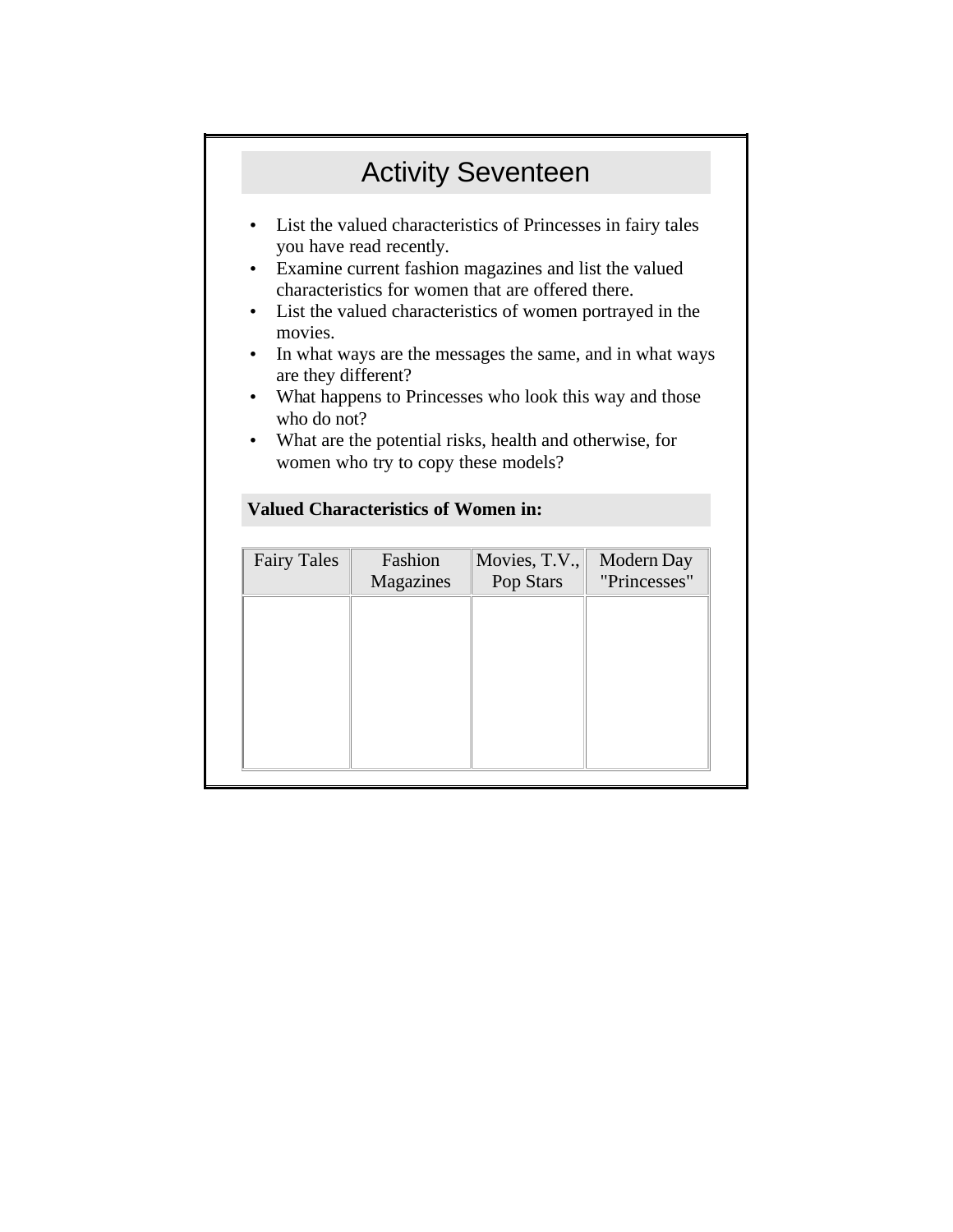# Activity Eighteen

<span id="page-21-0"></span>In the fairy tale **Aschenputtel**, a version of the Cinderella story, the eldest stepsister cuts off her toe so her foot will fit into the shoe of gold. The other stepsister cuts off her heel.

• Discuss with your learning group, tutor, or write in your journal about the kinds of physically harmful things young women do to themselves to become acceptable to the Prince.

#### Activity Nineteen

Role play, or write and perform a play in which *Cinderella, Snow White, Rapunzel* and *Sleeping Beauty* get together for lunch.

- Based on the classic fairy tales, what would they talk about?
- What might they discuss today?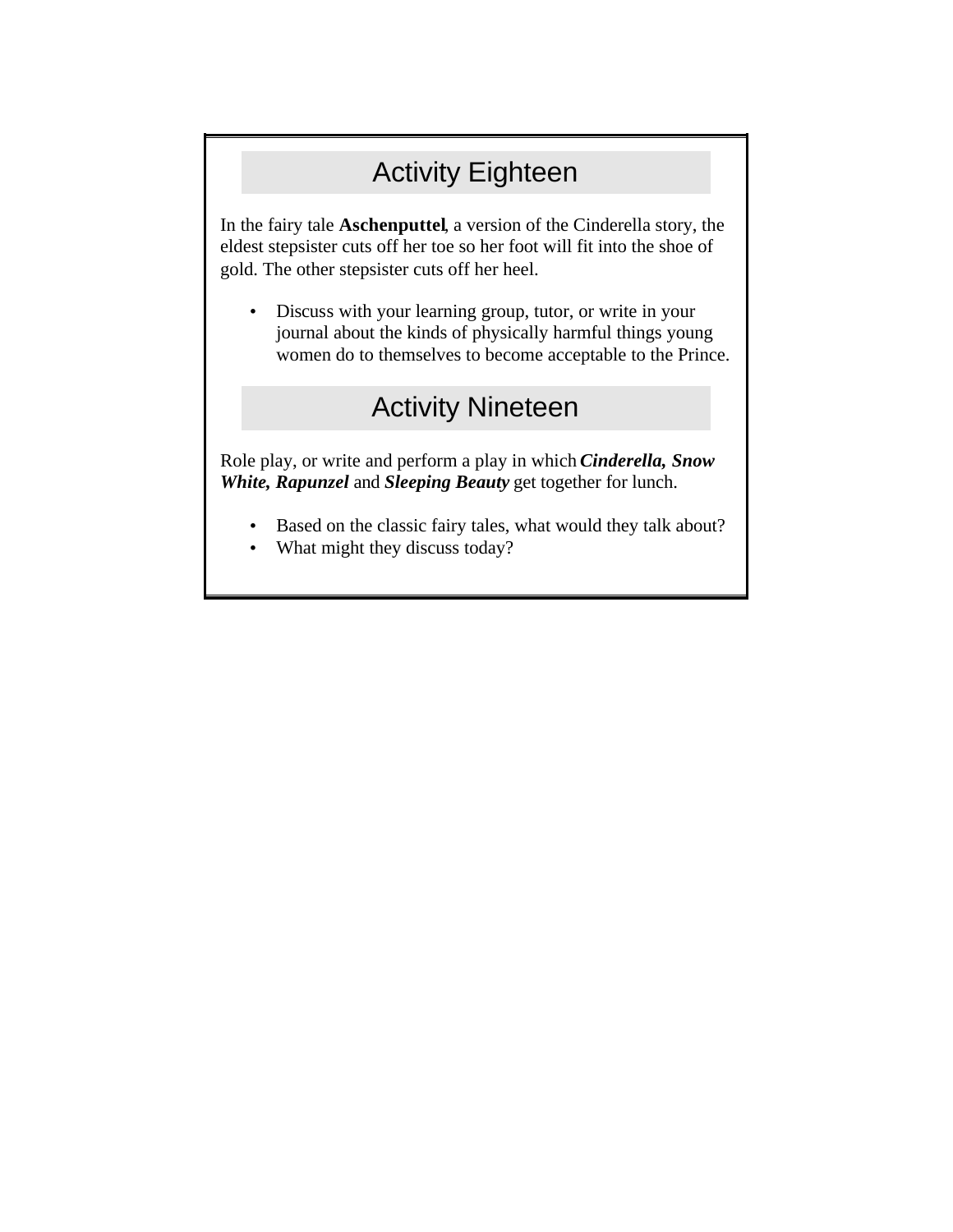## Activity Twenty

<span id="page-22-0"></span>Many of the British and European fairy tales cast women as either beautiful, young and dependent, or as ugly, old, and actively involved in causing mischief or evil in the world. Tales from other lands can offer us a more enlightened view.

For example, in the wonderful Indian (Punjabi) tale, Four Girls and a King, the girl is chosen as a bride for the King for her wit and her confidence.

*"She became his confidential advisor in all his affairs, public and private. And she grew in wisdom and her fame spread through many lands."* 

Read several tales from other cultures. Can you find some that might have been helpful for you when you were growing up?

#### Activity Twenty-One

Think about the women you know of who are wealthy.

- Who are they?
- How did they acquire their wealth?
- What are they being financially rewarded for?
- Was their wealth acquired easily, through hard work, by inheritance, through marrying well?
- In your **Journal**, write about what young women must do to be financially independent in our society today.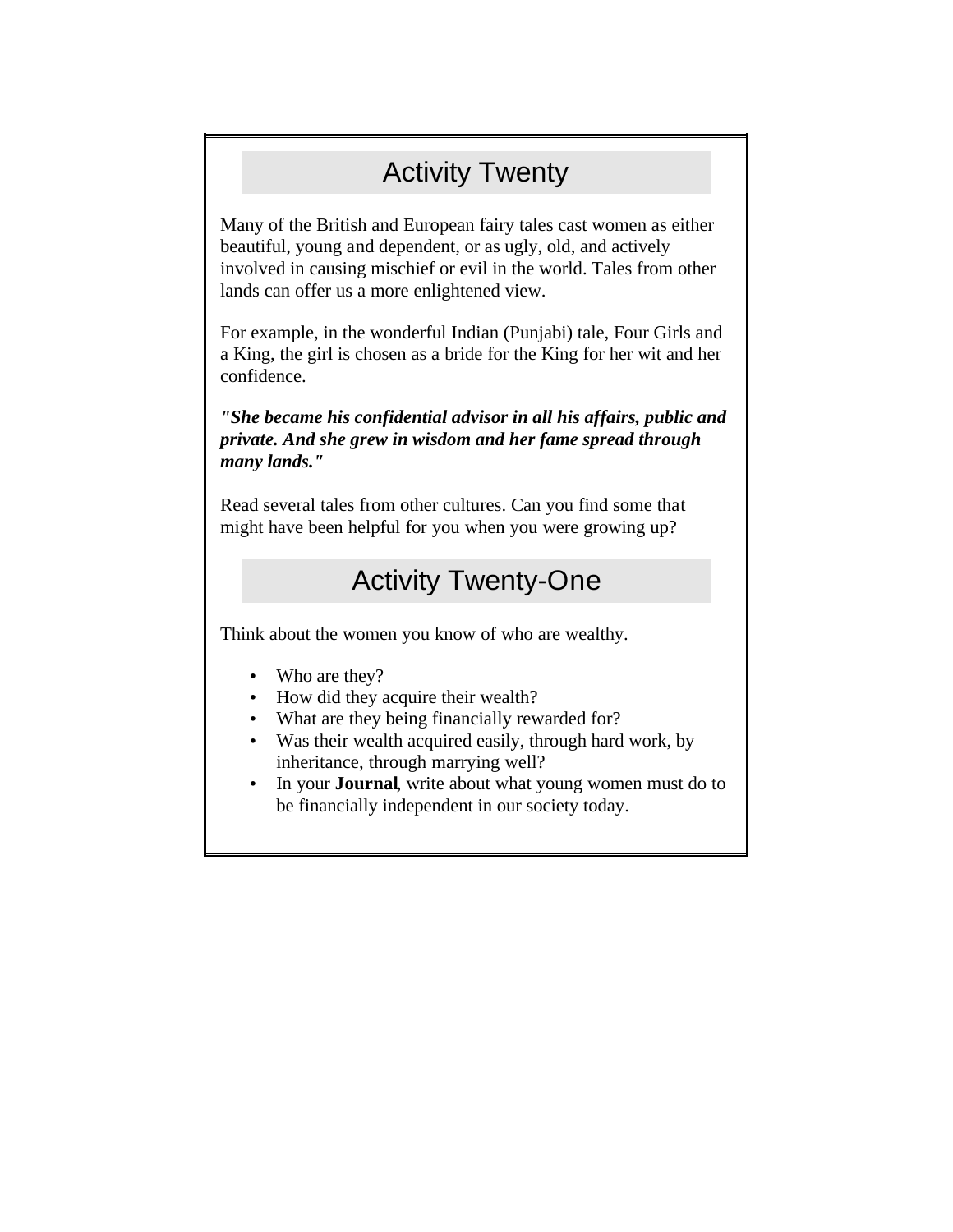# Activity Twenty-Two

<span id="page-23-0"></span>Girls and young women are often denied access to information which would make their lives better. People in authority may keep them in ignorance of knowledge crucial to their well-being.

For example, Sleeping Beauty was kept in ignorance of the curse put upon her at birth. If someone had told her to stay away from spinning wheels, and why she should do that, her story would have been quite different.

- List types of important information which was withheld from you which had an impact on your "story."
- Rewrite *Sleeping Beauty*. Have someone in your story tell her about the spinning wheel problem. How will her story end differently?
- **Journal:** Write about someone telling you important information which had been withheld from you. How would that knowledge have changed your "story"?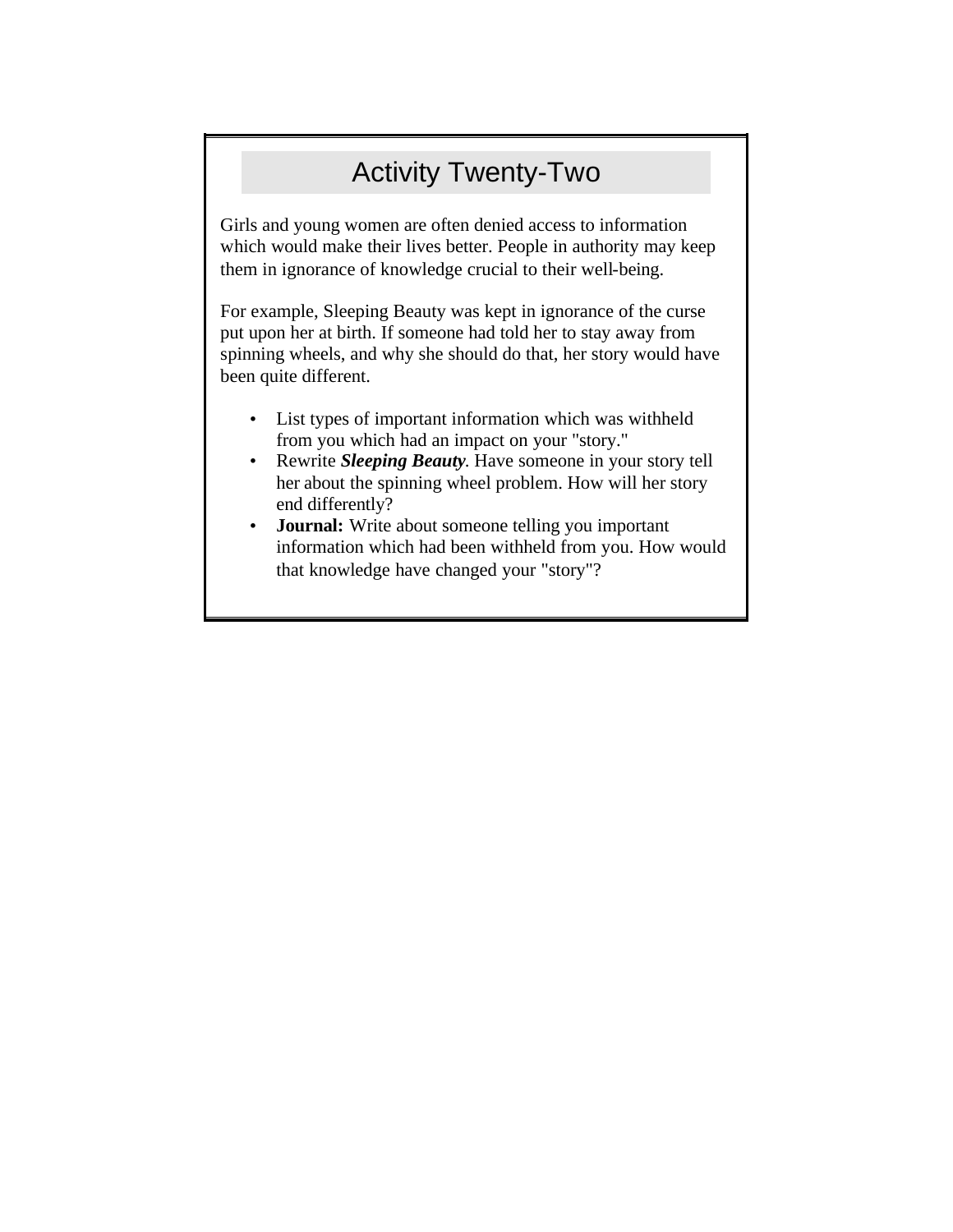# Activity Twenty-Three

<span id="page-24-0"></span>In the Cornish tale, *Betty Stoggs' Baby*, Betty looks constantly outside of herself for those things which will make her happy.

- Seventeen-year-old Betty realizes she's at an age where she'll be "needing a husband so's I can live happily ever after."
- Once she has her husband, however, she finds many other things she needs to make her happy - all of them external to herself which other people need to provide, i.e., a cottage, some company, a baby, but none of these is able to keep her happy for any length of time.
- Journal: In your journal write about what you need in order to be happy, and the actions you must take in order to meet your needs.

*As the Indian guru once told a pupil who was in desperate search of contentment, 'I will give you the secret. If you want to be happy, BE HAPPY!'*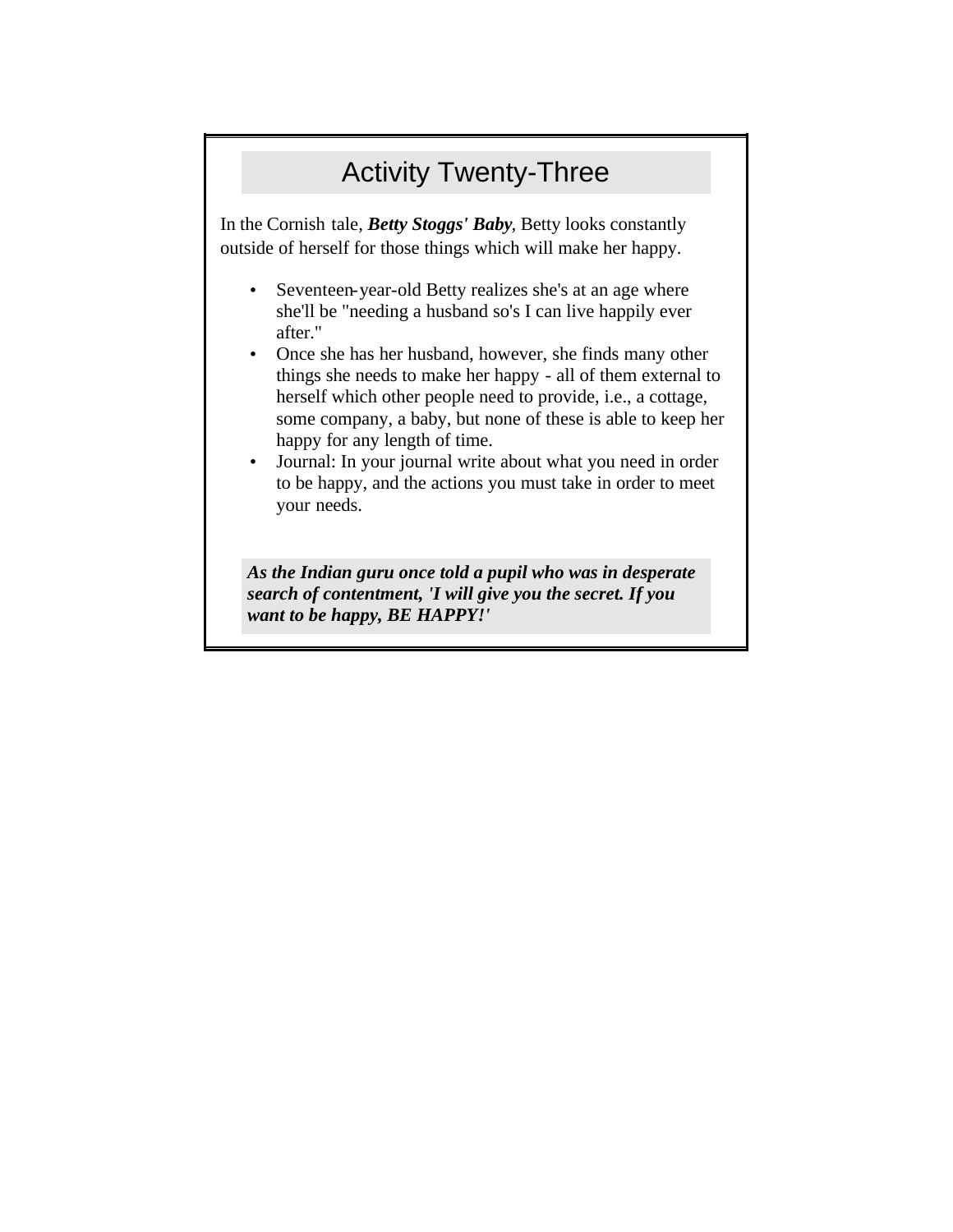## Activity Twenty-Four

<span id="page-25-0"></span>In a classic version of **Goldilocks and the Three Bears** (found in Opie), Goldilocks was an impudent, bad old woman, and all three bears were male. The "Little, Small, Wee bear" found upon his pillow "the little old Woman's ugly, dirty head."

At the end of the story we read:

Now the window was open, because the Bears, like good, tidy Bears, as they were, always opened their bed-chamber window when they got up in the morning. Out the little old Woman jumped; and whether she broke her neck in the fall; or ran into the wood and was lost there; or found her way out of the wood, and was taken up by the constable and sent to the House of Correction for a vagrant as she was, I cannot tell. But the Three Bears never saw anything more of her.

In recent versions of this tale, Goldilocks is a young girl.

- Why do you think Goldilocks has been transformed in this way?
- Why would a "Mother Bear" be included in popular versions?

Read several fairy tales and examine how older women are portrayed. What messages do young women receive from such portrayals?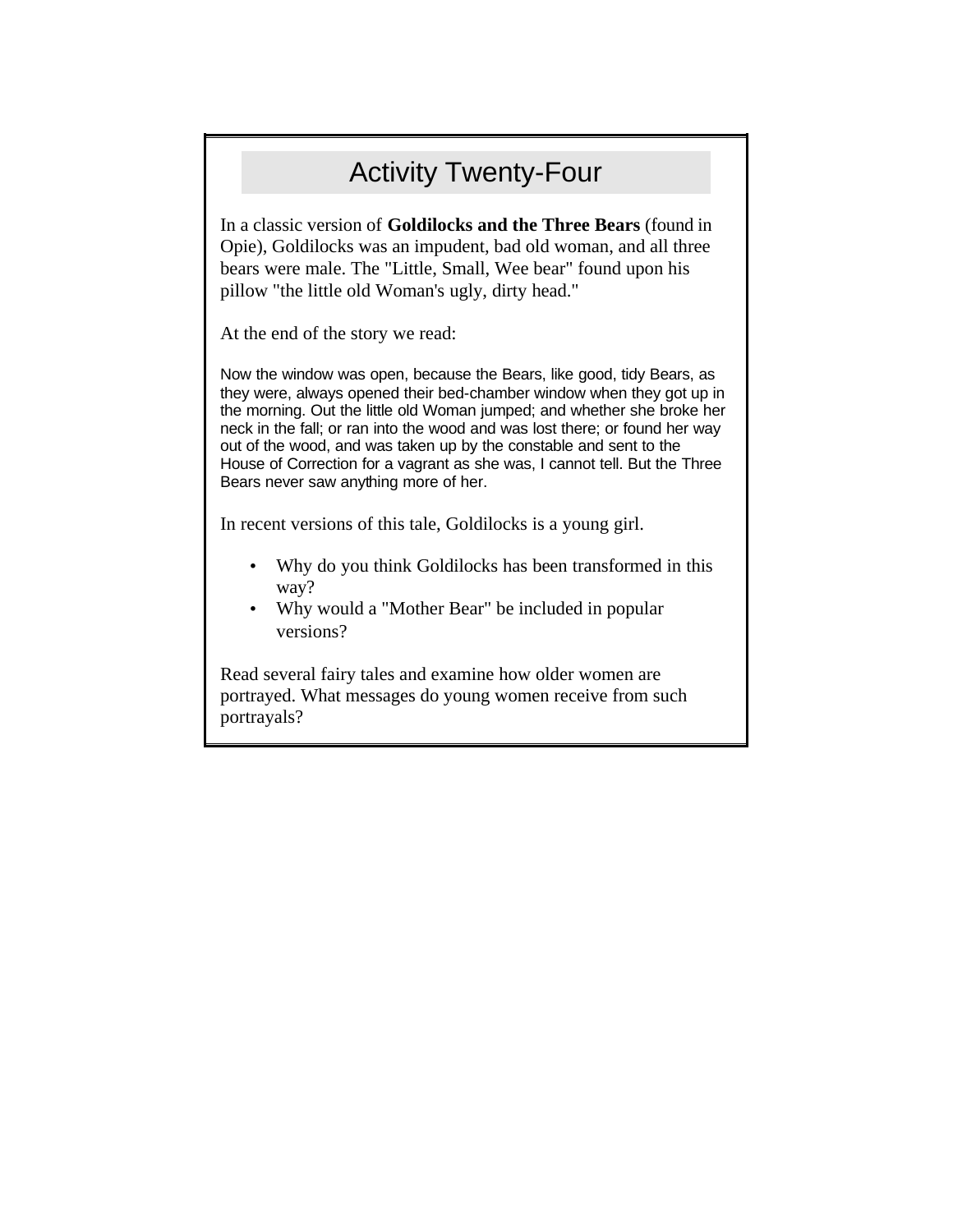# Activity Twenty-Five

<span id="page-26-0"></span>Stepmothers and stepsisters are often portrayed as evil in fairy tales.

Dead mothers and fairy godmothers are portrayed as good, as are beautiful princesses.

- Choose three or more fairy tales and examine the ways in which the females are portrayed.
- What messages are we being given?

## Activity Twenty-Six

Often fairy tales portray women as being cruel to each other. Such cruelty seems to be on the increase in our society.

Rewrite a fairy tale, such as *Cinderella*, in which the young women help each other to achieve their goals.

#### Activity Twenty-Seven

The **Frog Prince** is a tale in which a handsome husband is won by a girl's acceptance of a creature that is at first repulsive to her (in Opie, p. 238).

What other fairy tales are similar in this way?

**Journal:** Explore in your journal writing what such an idea could possibly mean.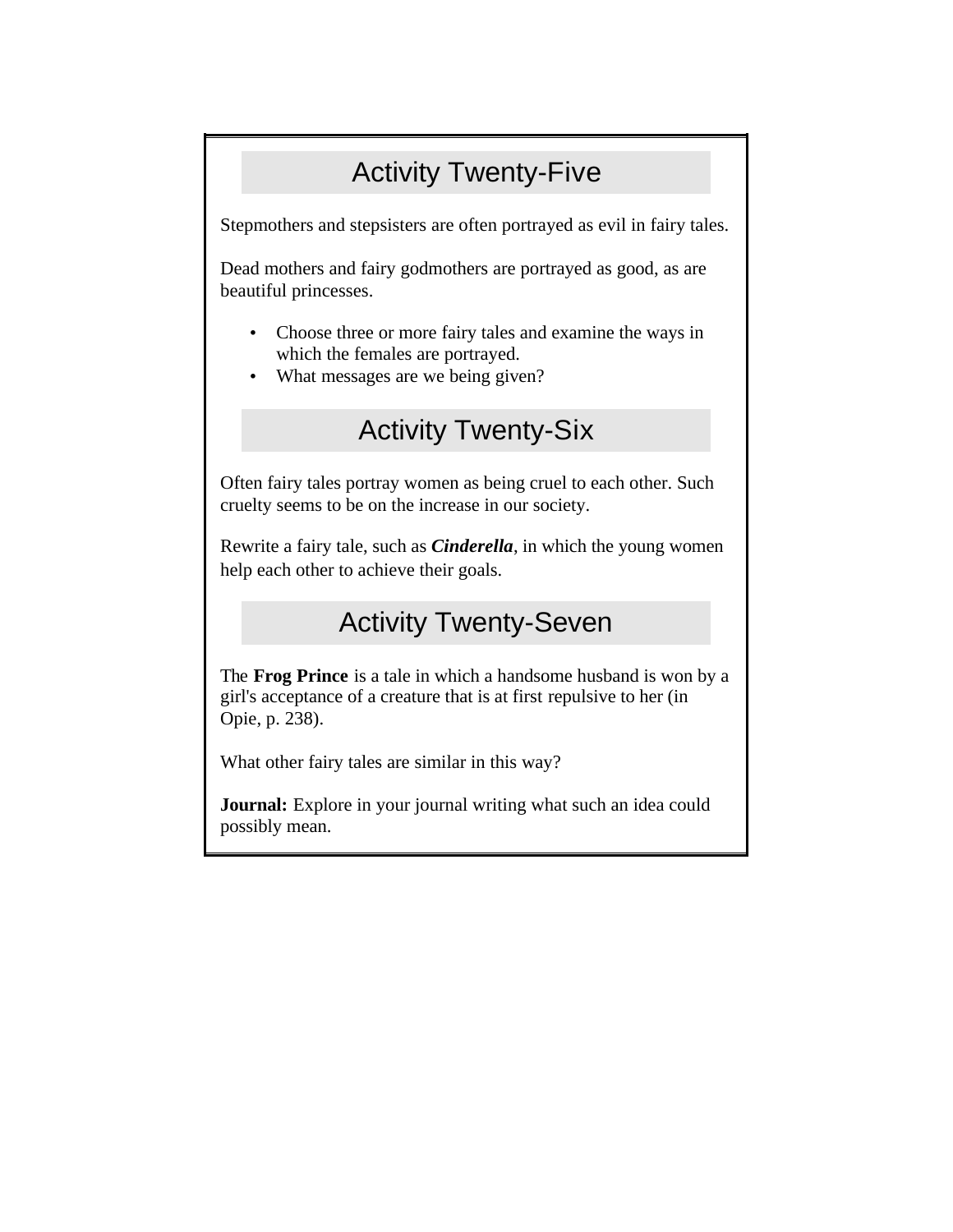#### **The Frog Prince**

"Then the King's daughter began to weep, and was afraid of the cold frog, that nothing would satisfy him but he must sleep in her pretty clean bed. Now the King grew angry with her, saying, "That which thou has promised in thy time of necessity, must thou now perform." So she picked up the frog with her finger and thumb, carried him upstairs and put him in a corner, and when she had lain down to sleep, he came creeping up, saying, "I am tired and want sleep as much as you; take me up or I will tell your father." Then she felt beside herself with rage, and picking him up, she threw him with all her strength against the wall, crying, "Now will you be quiet, you horrid frog!" But as he fell, he ceased to be a frog, and became all at once a prince with beautiful, kind eyes. And it came to pass that, with her father's consent, they became bride and bridegroom."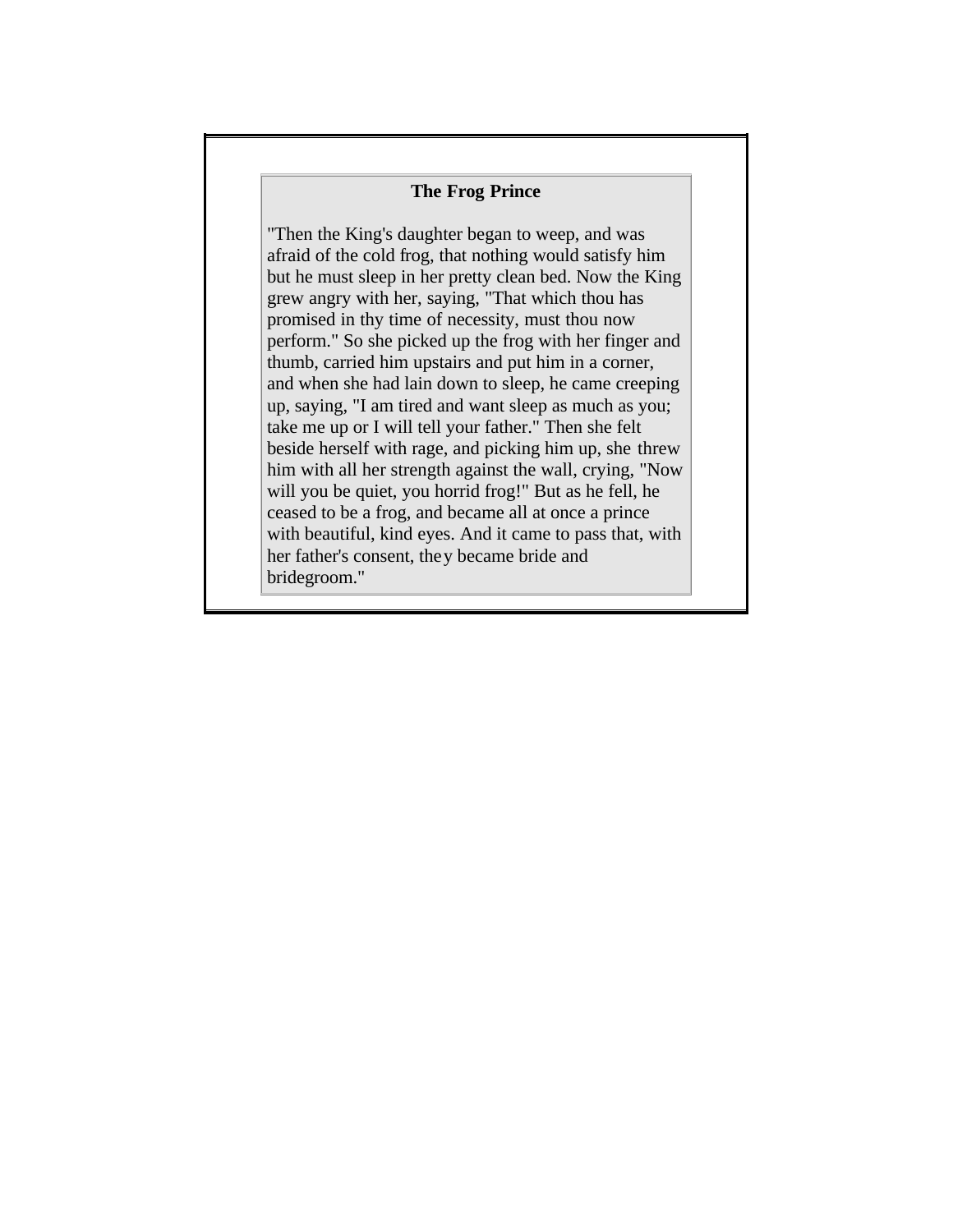# Activity Twenty-Eight

<span id="page-28-0"></span>Write a letter to a little Princess that you know, with some helpful advice for her.

#### Activity Twenty-Nine

- Choose a fairy tale and create a younger sister for the "Princess."
- Write a fairy tale about this younger sister who makes different choices in her life and grows up happy, independent, and capable.

## Activity Thirty

• Write a fairy tale (for a little Princess you know) about a little girl who grows up to be happy, independent, a great thinker and decision-maker, and successful in her chosen career.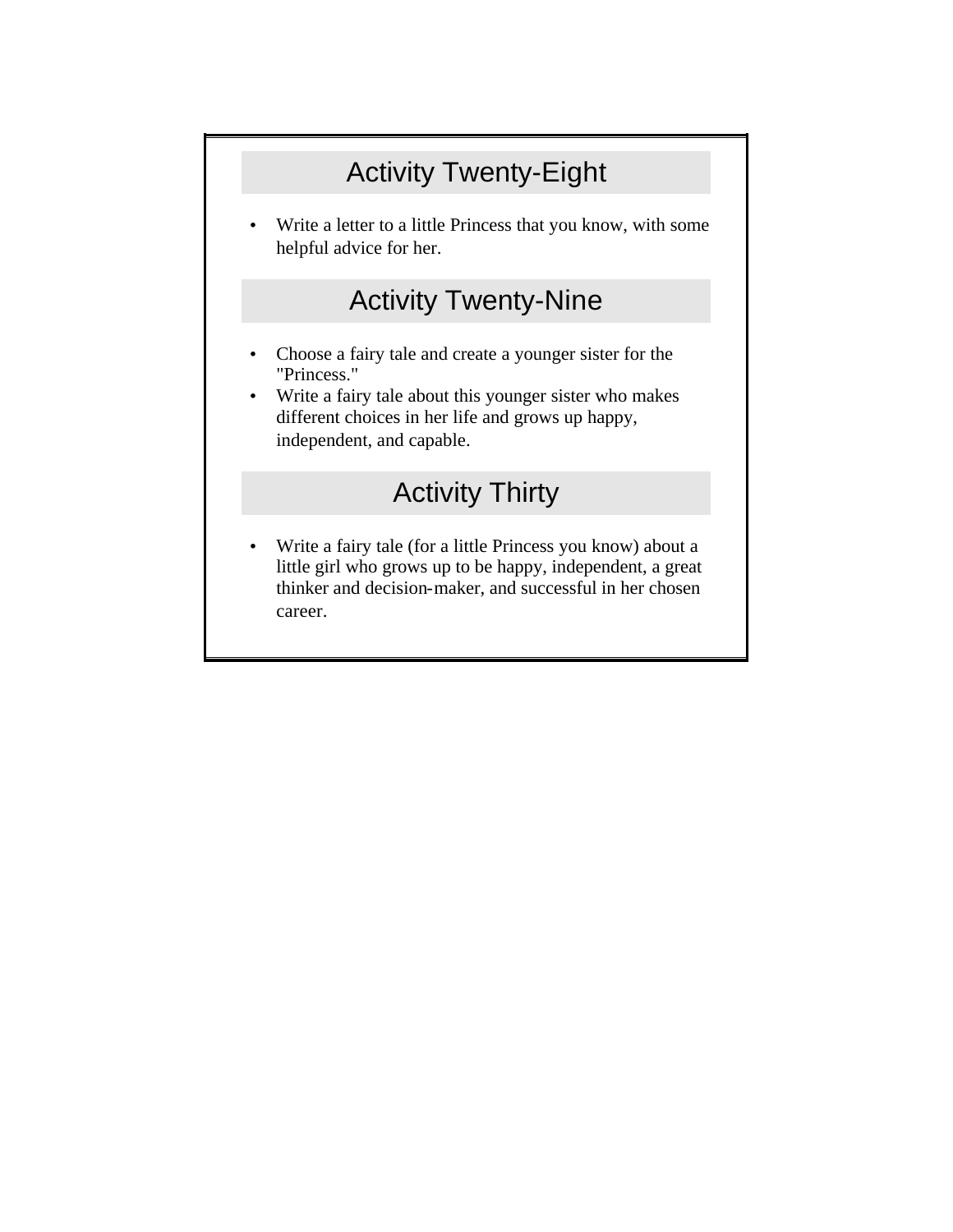#### <span id="page-29-0"></span>List of Resources/Bibliography:

Bingham, Mindy, and Sandy Striker. (1995) *Things Will Be Different for My Daughter: A practical guide to building her selfesteem and self-reliance*. New York: Penguin Books USA Inc.

Branden, Nathaniel. (1996) *Taking Responsibility: Self-Reliance and the Accountable Life.* New York: Simon and Schuster.

Dowling, Colette. (1981) *The Cinderella Complex: Women's Hidden Fear of Independence.* New York: Simon and Schuster.

Garner, James Finn. (1995) *Once Upon a More Enlightened Time: More Politically Correct Bedtime Stories.* USA: MacMillan.

Grimm Brothers. (1963) *Household Stories: From the Collection of the Bros. Grimm.* New York: Dover Publications, Inc.

Kolbenschlag, Madonna. (1979) *Kiss Sleeping Beauty Good-Bye: Breaking the Spell of Feminine Myths and Models.* New York: Doubleday.

Matthews, Andrew. (1990) *Being Happy! A Handbook to Greater Confidence & Security.* Los Angeles: Price Stern Sloan.

Opie, Iona and Peter Opie. (1974) *The Classic Fairy Tales.* New York: Oxford University Press.

Valckyx, Leela Vati. (1998) *Classical Fairy Tales: Portals to our Identities.* Unpublished Master's Thesis, University of Calgary.

Vax-Oxlade, Gail. (1999) *A Woman of Independent Means: A Woman's Guide to Full Financial Security.* Stoddard Publishers.

Zipes, Jack. (1986) *Don't Bet on the Prince: Contemporary Feminist Fairy Tales in North America and England.* New York: Methuen.